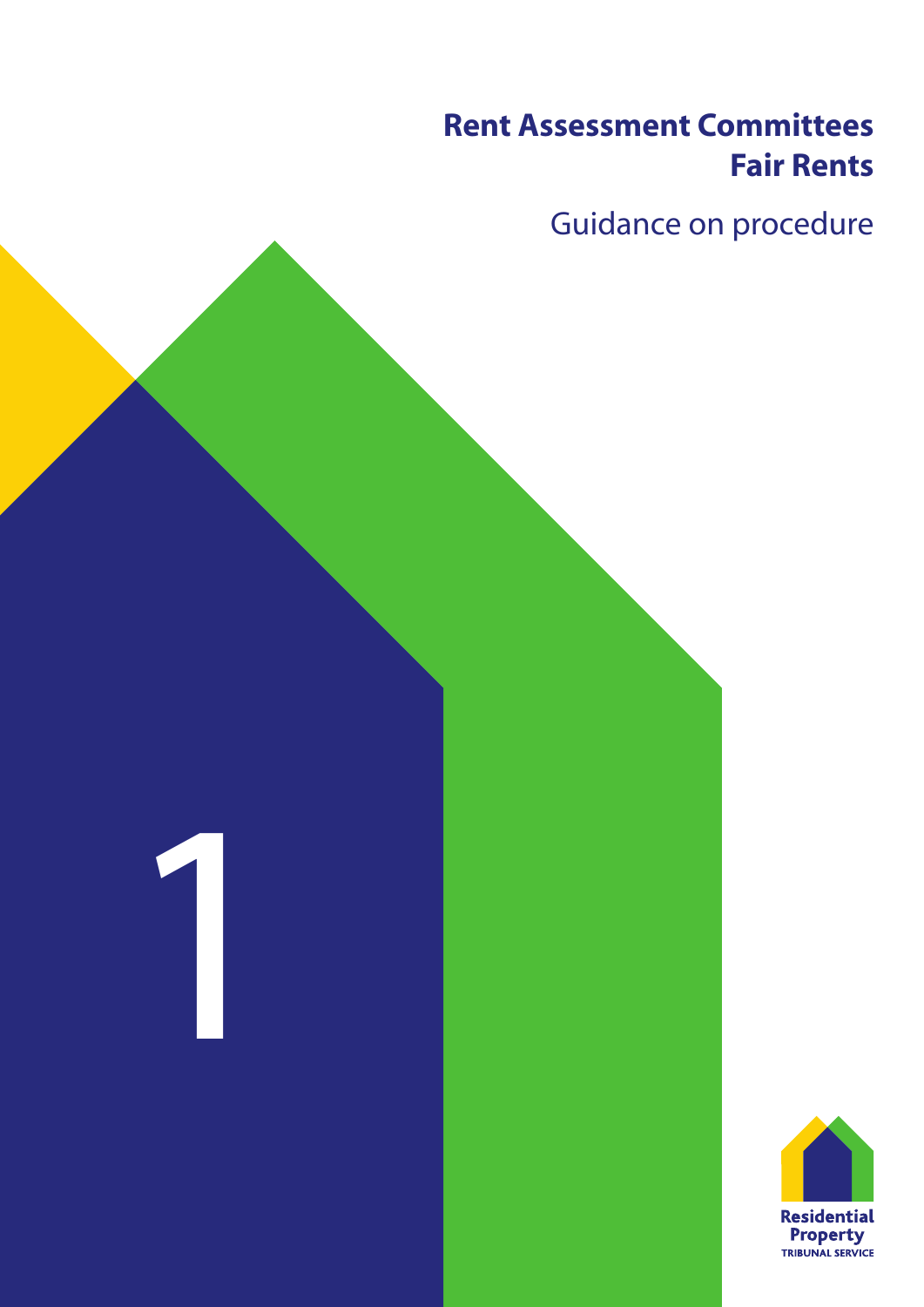# **Contents**

| <b>Part One</b><br>Introduction | 02 |
|---------------------------------|----|
| <b>Part Two</b>                 |    |
| The preliminary procedure       | 05 |
| <b>Part Three</b>               |    |
| The hearing                     | 09 |
| <b>Part Four</b>                |    |
| The decision process            | 11 |
| <b>Part Five</b>                |    |
| The decision and after          | 20 |
| Annex A                         | 23 |
| Annex B                         | 24 |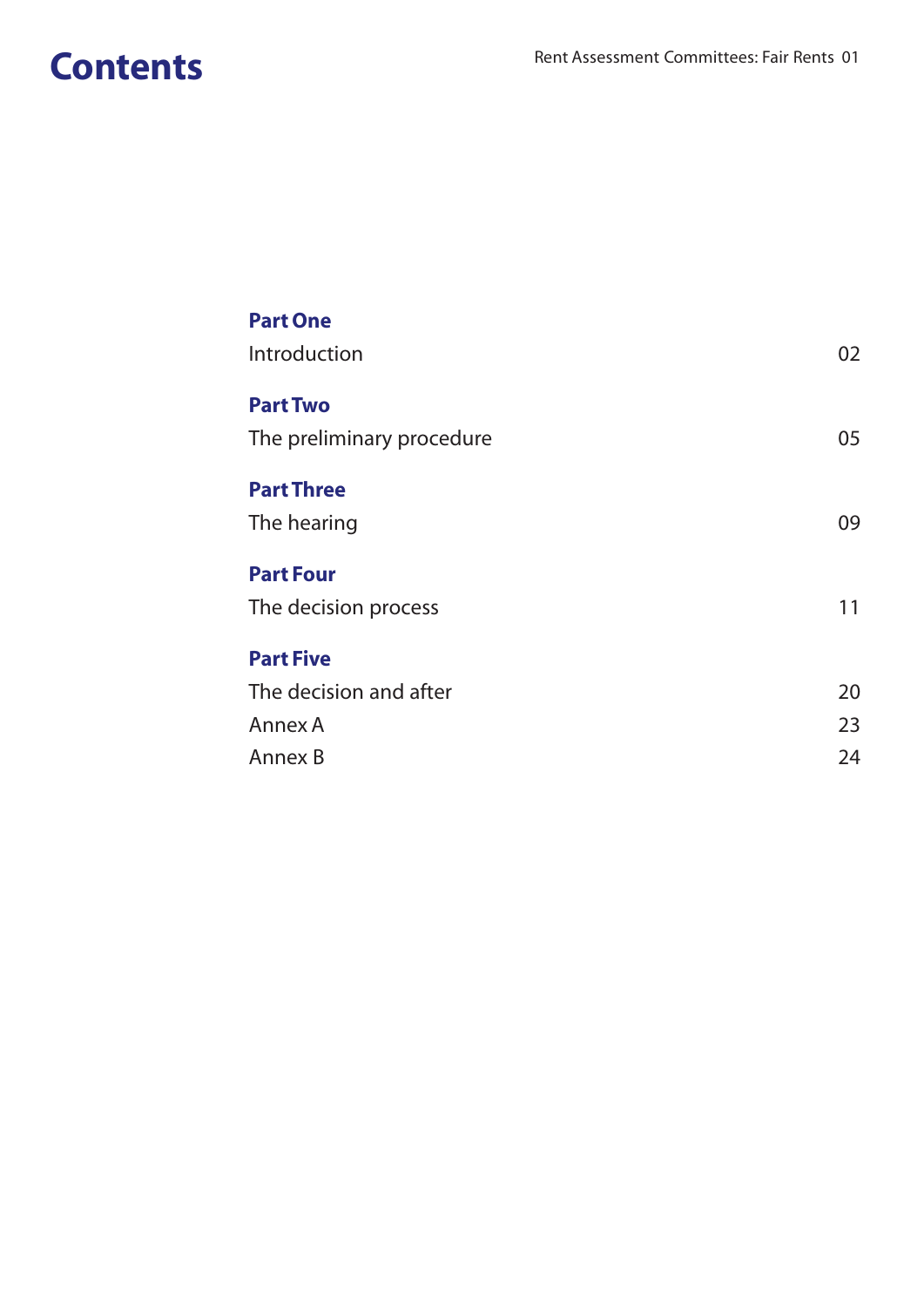# Introduction **Part One**

#### **What will this Guidance tell me?**

The Rent Officer has referred the matter of the fair rent for your property to a Rent Assessment Committee (RAC) run by the Residential Property Tribunal Service (RPTS). Such a referral is made when a landlord or tenant, or both, ("the parties") object to the rent fixed by the Rent Officer. The purpose of this Guidance is to explain how matters will now proceed to a decision by the RAC. The relevant law governing those regulated and housing association tenancies that are governed by the fair rent scheme is dealt with further in quidance issued by the Department for Communities and Local Government (DCLG) (previously the Office of the Deputy Prime Minister) . An address for obtaining this quidance is included at Annex A to this booklet.

### **What is a Rent Assessment Committee?**

Despite its formal title the RAC is a tribunal of two or three people set up by law under the provisions of the Rent Act 1977. It looks at the matter of the fair rent for a property afresh following an objection by the landlord or tenant (or both) to the Rent Officer's decision. It is an independent decision making body which is completely unconnected to the Rent Officer and the parties or any other public agency.

RACs are organised by Rent Assessment Panels which are part of the Residential Property Tribunal Service. There are five Panels in England. Their addresses can be found at Annex B to this booklet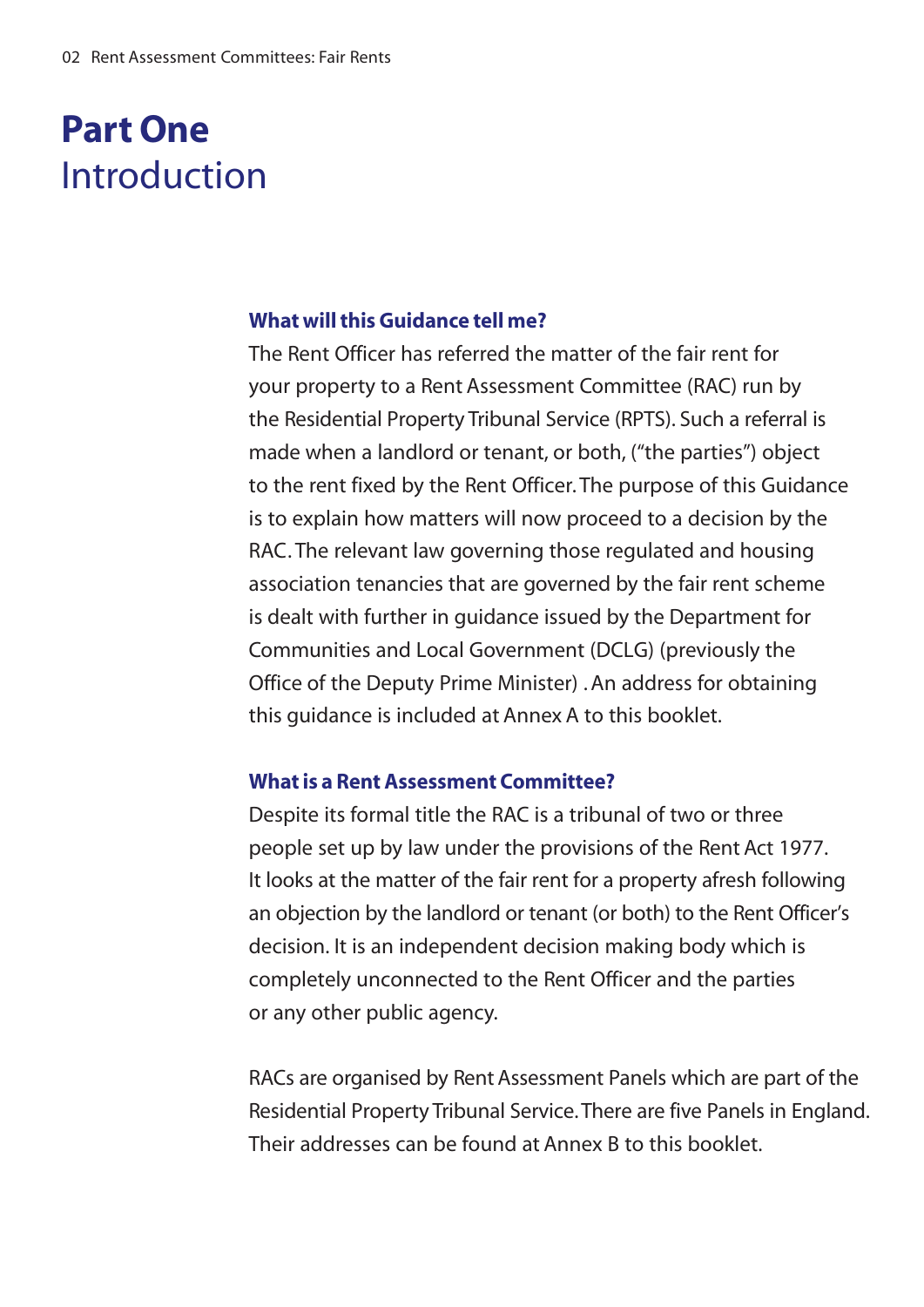# **Who will deal with the matter once an objection has been referred?**

From the time the matter is referred to the RAC by the Rent Officer, a number of different people will deal with the paperwork and parties involved. These include the following:

# The Case Officers

The Case Officers are the administrative staff who will deal with correspondence. When the papers are received from the Rent Officer it is the case officer who will begin to process the appeal. The case officer will continue to deal with the paperwork until you have received a final decision in your case. The case officers are able to speak to you about the processes and procedures relating to the application. They cannot give general legal advice or advise you about the law relating to your case. Each Rent Assessment Panel has a Regional Manager who is responsible for the work of the case officers Their names are included at Annex B.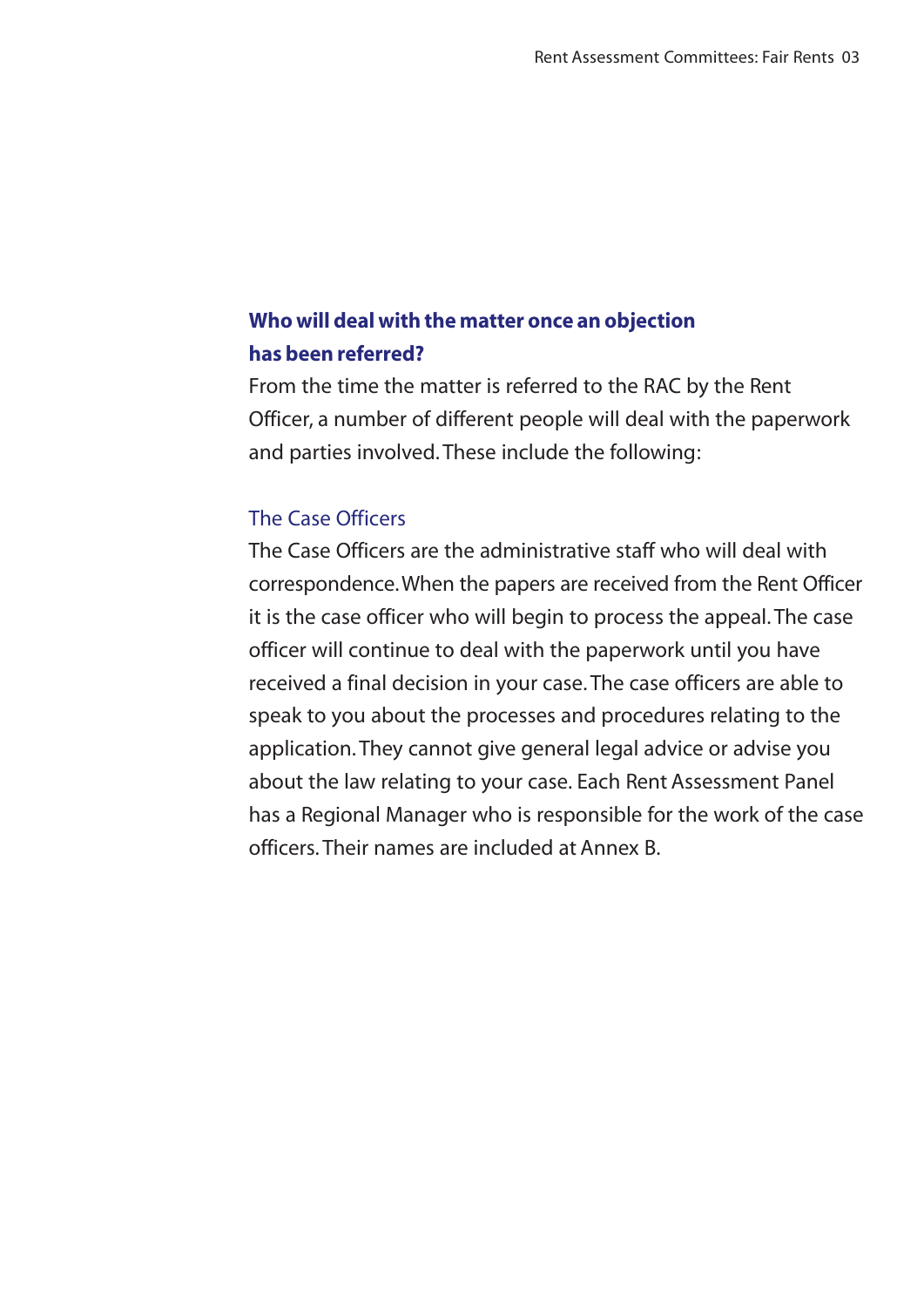#### The Committee Members

There are two types of member:

- 1. The Chairman: He or she is appointed to be a Chairman by the Lord Chancellor. A Chairman is usually a lawyer or a valuer (a survevor who has expertise in valuation). The Chairman is responsible for the smooth running of the proceedings and will write up the reasons for the Committee's decision.
- 2. Other members: Other members are appointed by the Secretary of State for Communities and Local Government. Again, they may be lawyers or valuers or lay people.

When a Committee is set up to consider the matter of the fair rent for a property there will usually be three but occasionally two members including the Chairman.

# The Panel President

Each Panel has a President, who is assisted by one or more Vice-Presidents, who is responsible for the members and in particular. decides which members should be appointed to hear and decide a particular case. They will not be involved in the decision in your case unless they are on the RAC dealing with your case. Their names are given at Annex B.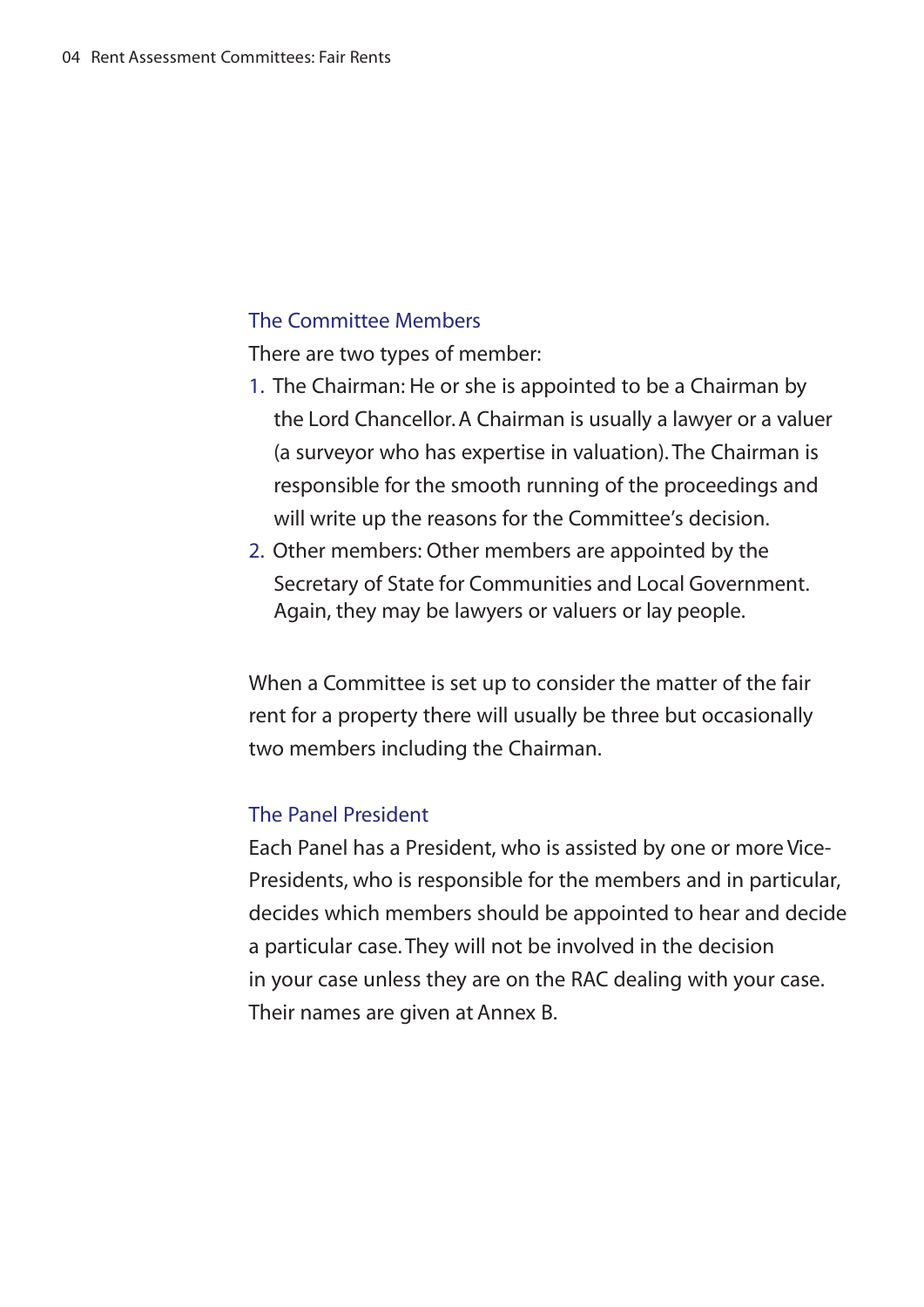# **Part Two** The preliminary procedure

## What will happen once a Committee is appointed for my case?

The case officer will write to both parties to inform them that an oral hearing is to be arranged. The parties will also be asked if they would like to make what are called "written representations". Parties can choose not to have a hearing if they are content for the matter to be dealt with on the basis of the written representations and all other relevant available evidence (see below). Parties are advised not to produce documentation for the first time at a hearing: otherwise the hearing will often need to be adiourned to enable the other party to consider the new evidence.

#### **What is a hearing?**

When a hearing is arranged the Committee will convene at a particular time and place for the purpose of enabling both you and the other party or parties to put your cases to the Committee. You can speak yourself or somebody else, whether professionally qualified or not, can speak for you. It could be a relative or friend for example. You will also be able to put questions to the other party or his or her representative if they are present. The Committee may also ask you some questions in order to make sure that it has all the relevant information to enable it to come to a decision as to the fair rent for the property.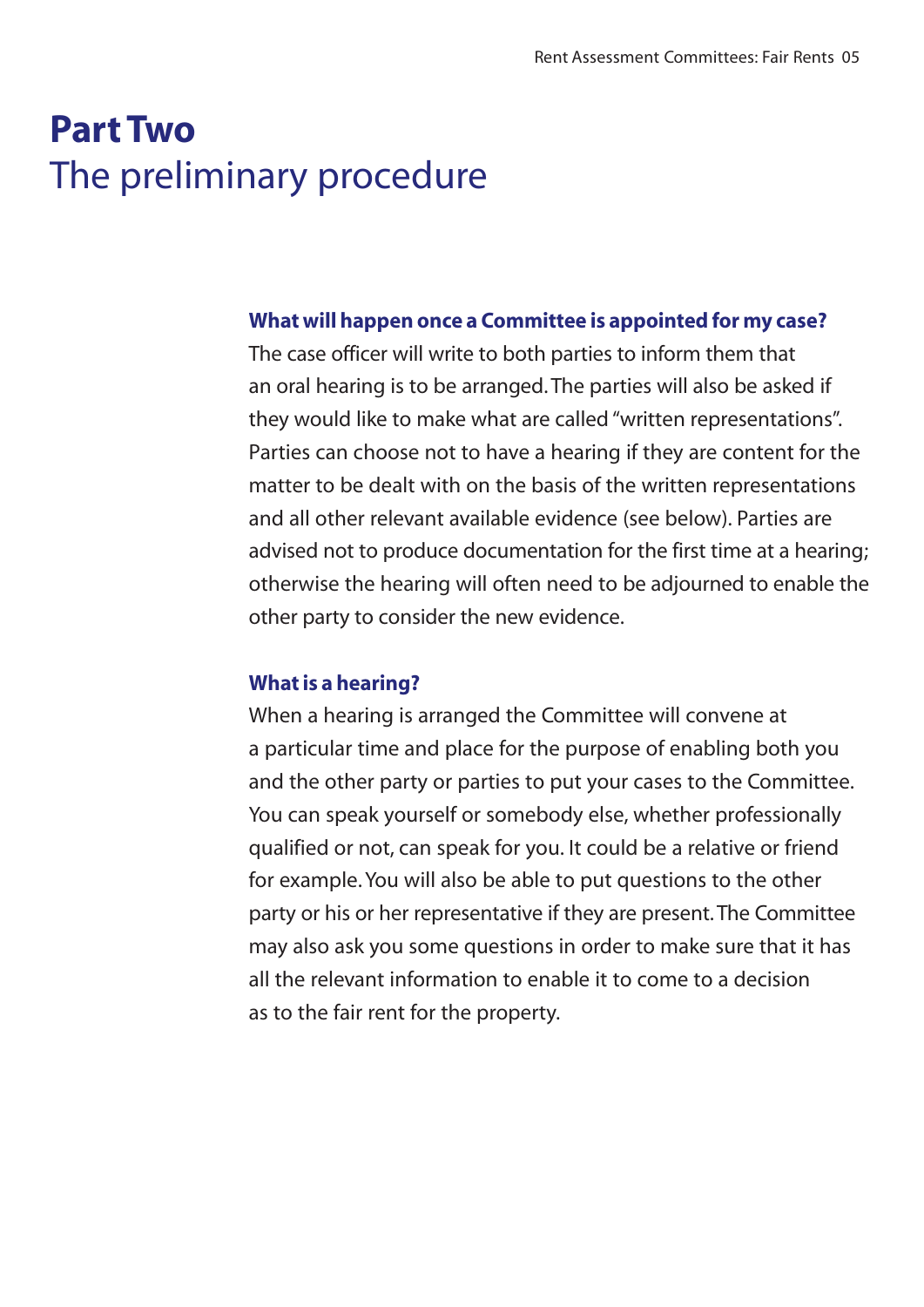#### **What are written representations?**

These are any comments made in writing to the Committee about what you think the fair rent should be and why. You can also send any other documents in support of your case. Any representations that are made by you or anybody on your behalf will be copied to the other party. Each of you will thus be given an opportunity to comment on any representations that are made by the other. You will also be asked to provide a copy of any written tenancy agreement under which the property is let.

Both parties will also be supplied with a copy of any documents received in the Panel from the Rent Officer except for those that you will already have (such as the relevant rent register entries). Guidance as to what points you might like to consider making in written representations is given in Part 4 below.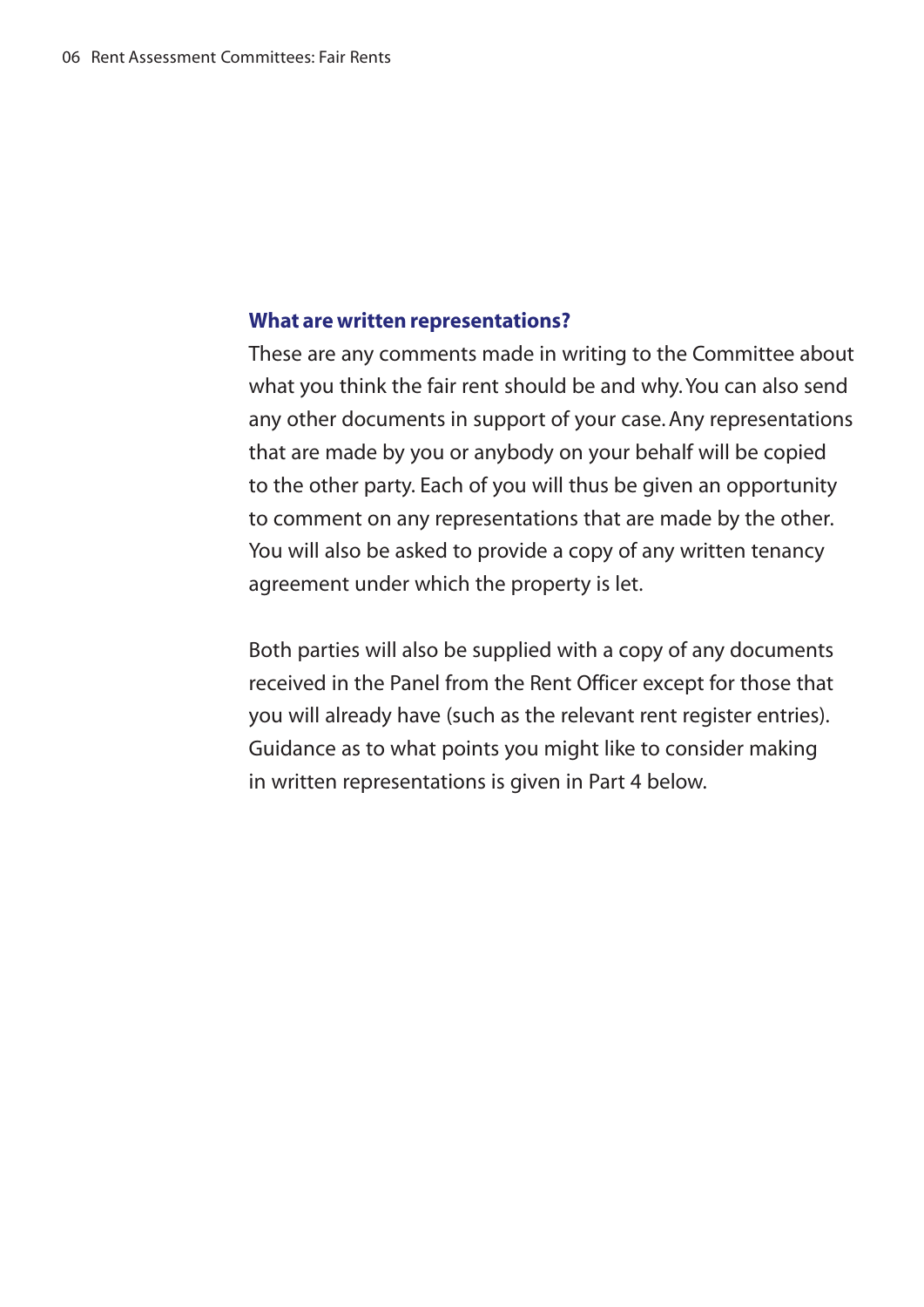### **Will the Committee visit and inspect the premises?**

Yes, if requested by either party or if the Committee considers it necessary. A visit is considered necessary in most cases, although If the Committee is dealing with a number of similar properties at the same time it may inspect a sample property or properties rather than all of them. A visit will only take place on a date and at an approximate time notified to the parties. With the permission of the tenant the Committee will normally want to inspect the inside of the property as well as the outside together with any common parts. The landlord is entitled to be present with the tenant's permission. An inspection will usually be on the day of the hearing or (if there is no hearing) the day when the Committee makes its decision. If the Committee is unable to gain access at the appointed time it may decide to make another appointment and adiourn the matter until then. Alternatively it may decide that it has sufficient information, including that obtained from an external inspection, to be able to go ahead and make a decision in the absence of an internal inspection.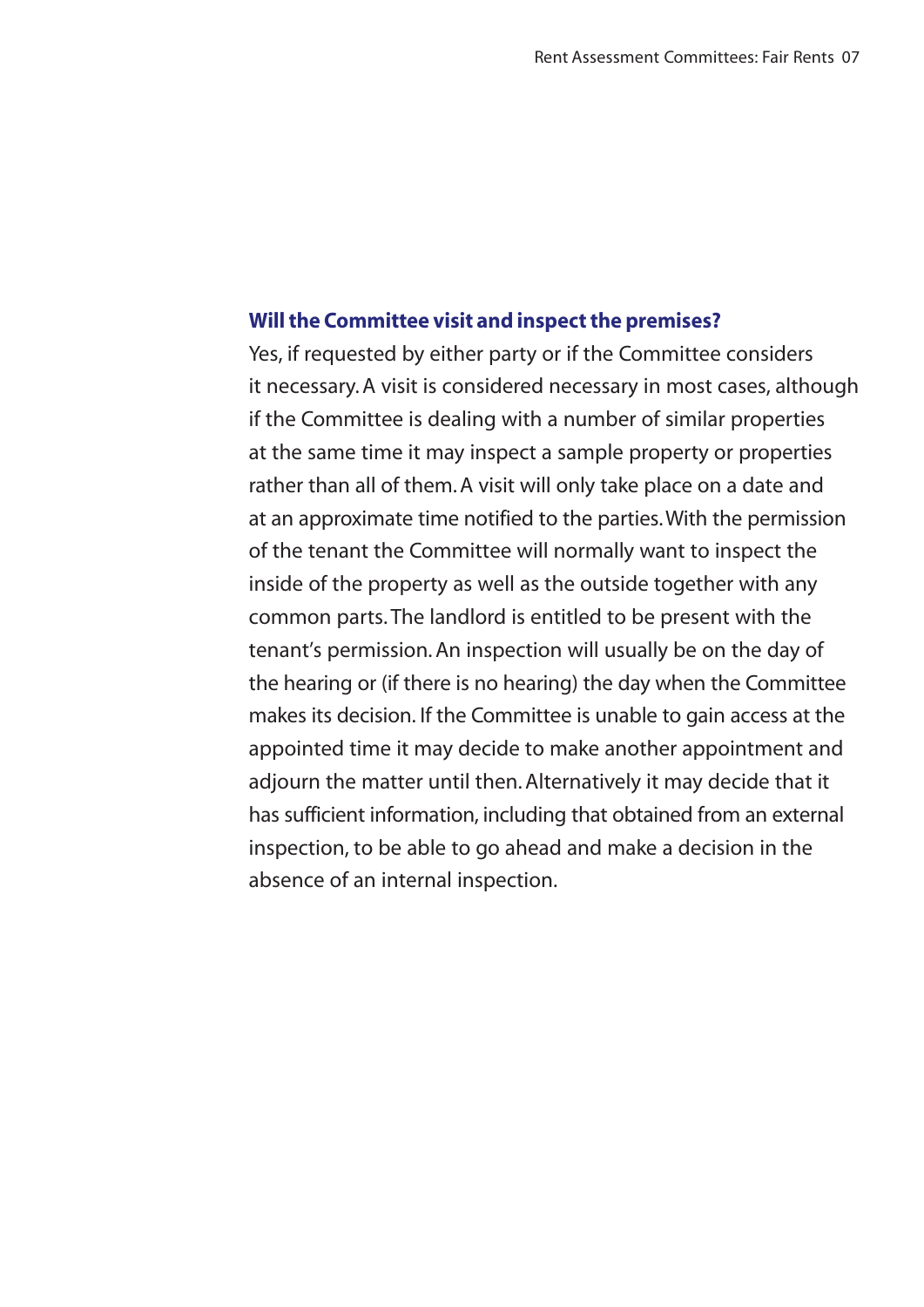## **Can a party say anything at the inspection?**

Both parties can draw attention to any physical aspect of the property that they wish the RAC to see, but may not make any oral representations (see above). Representations must be kept for the hearing (if any) or have been made in writing (see above). Thus it is quite acceptable for a tenant to point out, for example, a damp patch on the kitchen ceiling that is referred to in the tenant's written representations or in the Rent Officer's survey sheet that has been copied to the parties. By contrast it would, for example, not be permissible for the Committee, at the inspection, to listen to representations about rents of allegedly comparable properties.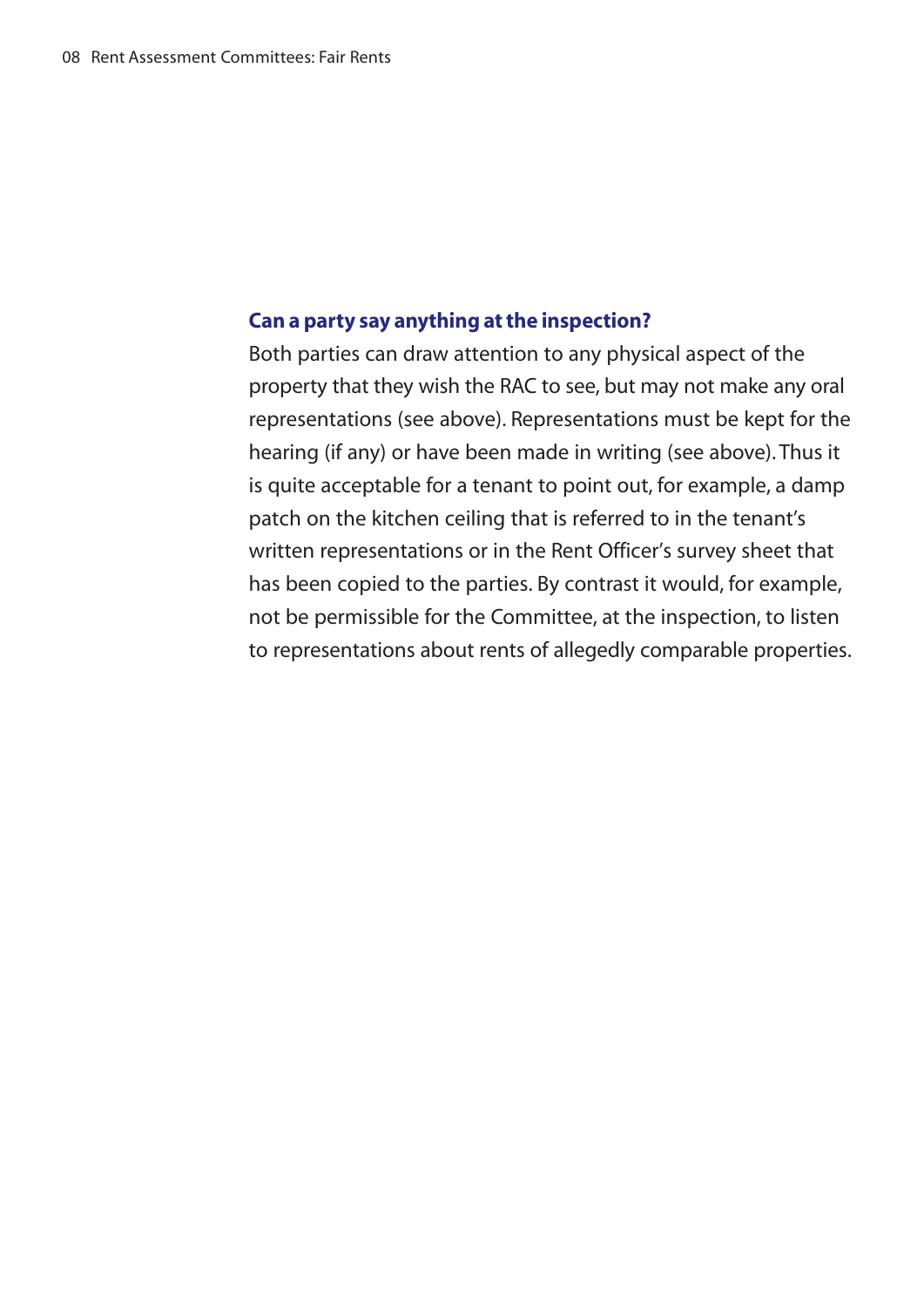# The hearing **Part Three**

# **Is the Committee a court and will ordinary court procedures be followed?**

No Tribunals such as Rent Assessment Committees are decisionmaking bodies set up especially by Parliament to enable certain types of disagreements such as yours to be dealt with speedily and cheaply in a way that avoids the formality and cost that surrounds ordinary court proceedings.

Hearings are usually held in an ordinary committee room. Hearings are open to the public, although usually only the parties and their representatives (including a friend or relative), the Committee and the case officer will be present. The proceedings are orderly but informal. The person who has obiected to the rent that was determined by the Rent Officer is usually asked to put their case first. They can be questioned by the other party who can then put their case and be questioned in turn. The sole purpose of the proceedings is to enable you and the other party to put your cases to the Committee in your own words or through somebody else acting on your behalf. The Chairman will seek to ensure that nobody is at a disadvantage by not being represented. He or she will make sure that both landlord and tenant understand what the other party is saying. The Committee may ask questions of a party present to make sure that it has all the necessary facts. A party present can also put questions to the Committee.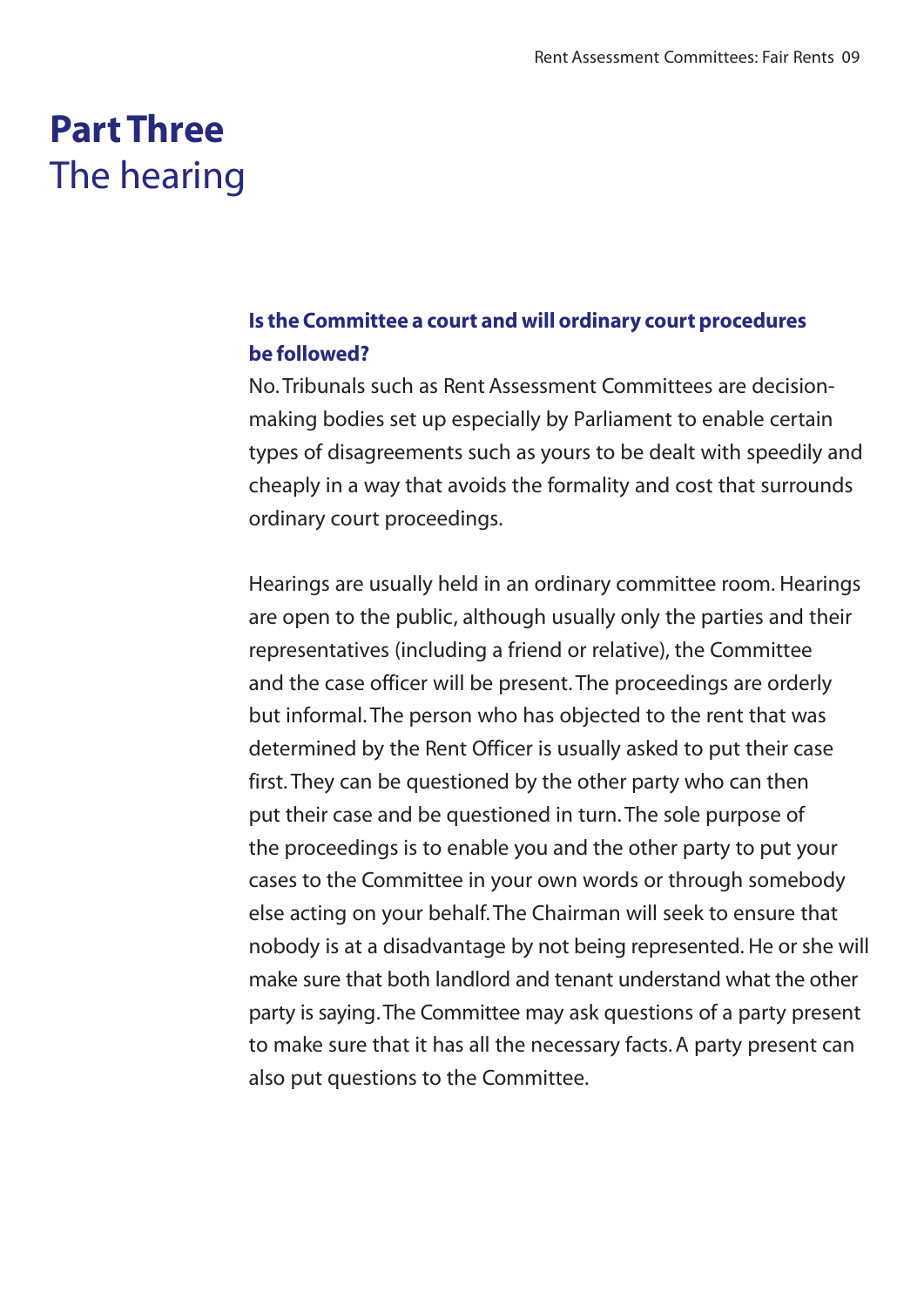# **What happens if a party does not attend a hearing that has been arranged?**

Any party who is present can put their case in the normal way as outlined on the previous page. The Committee will then proceed to make its decision, as it will where neither party attends.

#### **Can a hearing be postponed or adjourned by the Committee?**

Yes. You have the right to ask the Committee to postpone or adiourn a hearing and indeed the Committee might decide to do this of its own accord. However, it will be done only if there is good reason and the Committee considers that one or both parties are not unfairly affected.

#### **Can a landlord or tenant withdraw their objection?**

The Committee may allow this at any time up to the decision if the other party agrees.

# **What happens if both parties indicate that they do not wish to attend a hearing?**

As indicated above, the proposed hearing will not be arranged. The Committee will normally inspect the property, on a day that has been notified to the parties, and then meet to consider its decision, usually on the same day. It will look at any written representations made by the parties together with any documents received from the Rent Officer and also have regard to its own relevant knowledge and experience.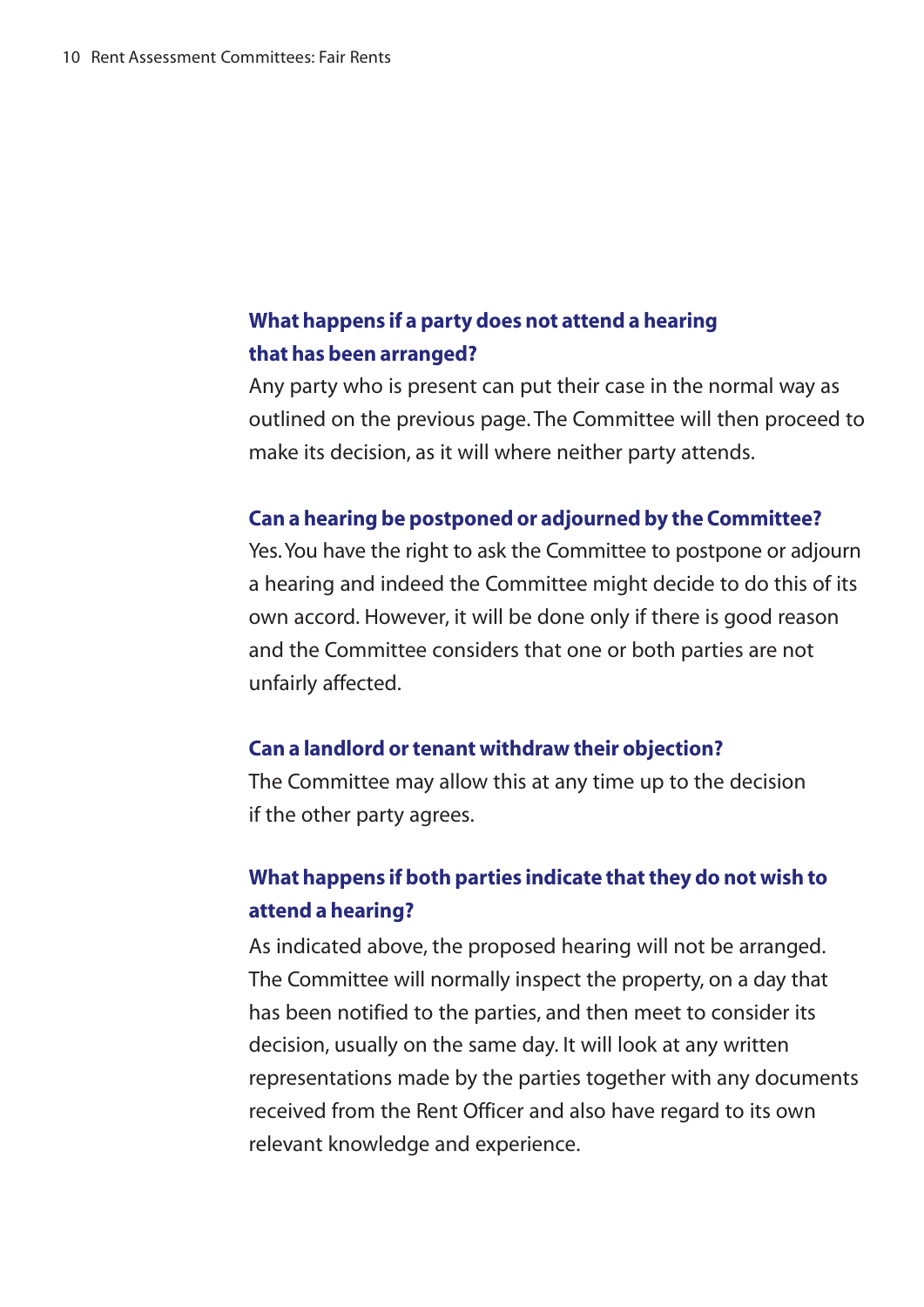# The decision process **Part Four**

#### **What is a fair rent?**

The Rent Act 1977, section 70, requires a Rent Officer or Committee to have regard to the following factors when deciding what is a fair rent for your property.

- the age, character, locality and state of repair of the property:
- the quantity, quality and condition of any furniture provided under the tenancy.

Personal circumstances, such as the means of the landlord or tenant, must be janored.

## **Does the fair rent include council tax?**

Council tax is normally payable by the tenant to the local authority and therefore is not included in the registered rent. However, if the tenancy is of part of a house which, for council tax purposes, is a "house in multiple occupation", the landlord will be responsible for payment of the tax but the tenant can be required to reimburse the landlord. In these circumstances the registered fair rent will include an amount in respect of council tax in so far as it is attributable to the specific part of the property that is let to the tenant.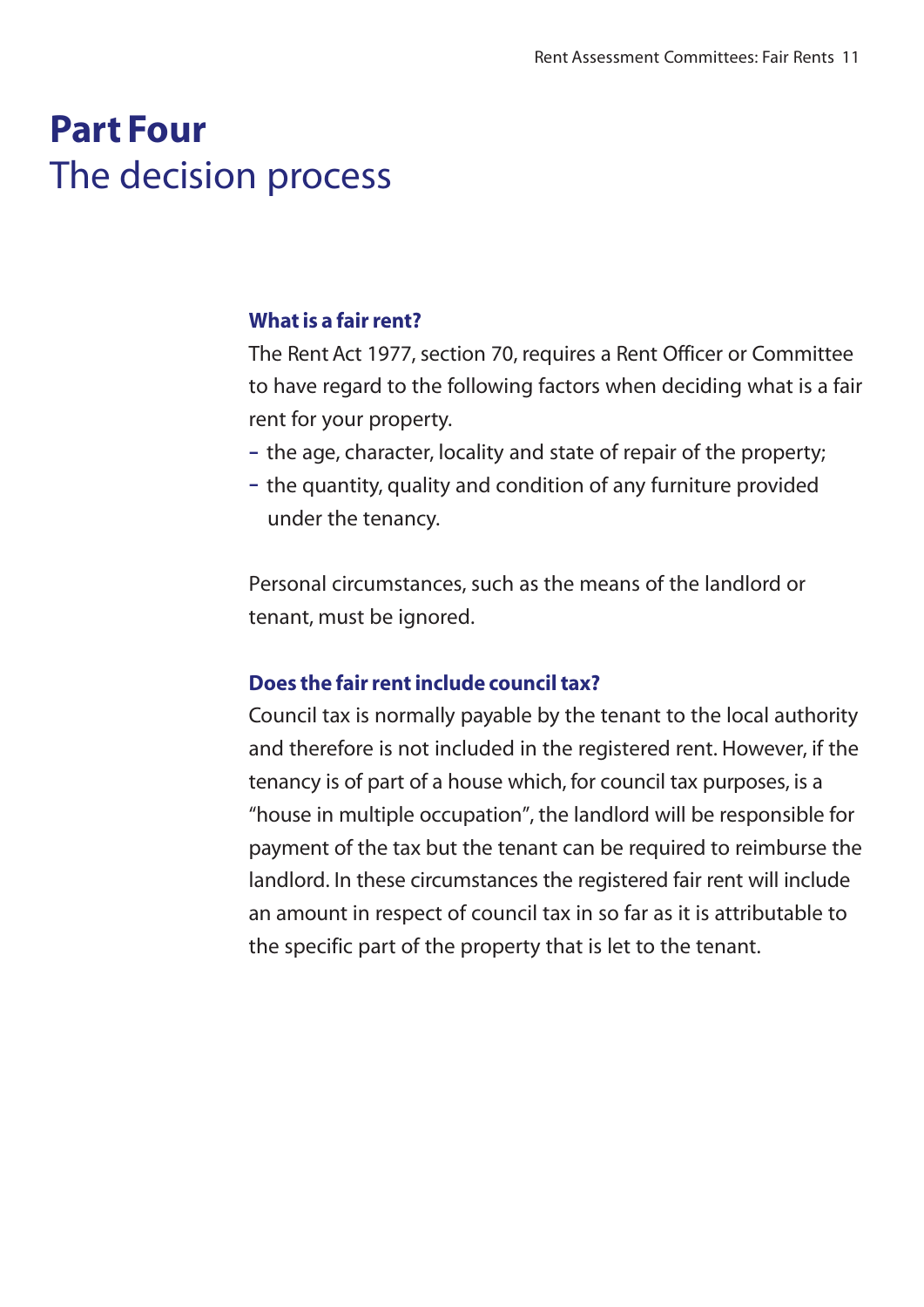#### **What if the tenancy includes a charge for services?**

If under the terms of the tenancy, or some other agreement, there is provision made for the supply of services to the property and/or any common parts the fair rent will reflect the value to the tenant of these services. If, for example, the subject property is a flat in a development, the landlord might provide items such as a lift, cleaning services to the entrance hall stairs and landing, window cleaning, heating to the subject flat and/or the common parts and gardening in respect of common garden areas. The "common parts" are those parts of the development the use and eniovment of which is shared with other tenants.

# **What if the tenancy says that the landlord can from time to time vary the amount payable in respect of services?**

Some tenancy agreements will permit the landlord, by notice, to alter from time to time (usually once a year) the amount payable in respect of services (the "service charge"). This will usually be as a result of changes in the cost to the landlord of providing the services. If the Rent Officer or the Committee accepts that the terms of variation contained in the tenancy agreement are reasonable the rent can be entered on the register as variable. This means that the amount in the fair rent that the Rent Officer or Committee considers to be attributable to services will be separately specified in the register. However, that element of the fair rent can still be altered from time to time in accordance with the terms of the tenancy agreement (e.g. by notice from the landlord once a year).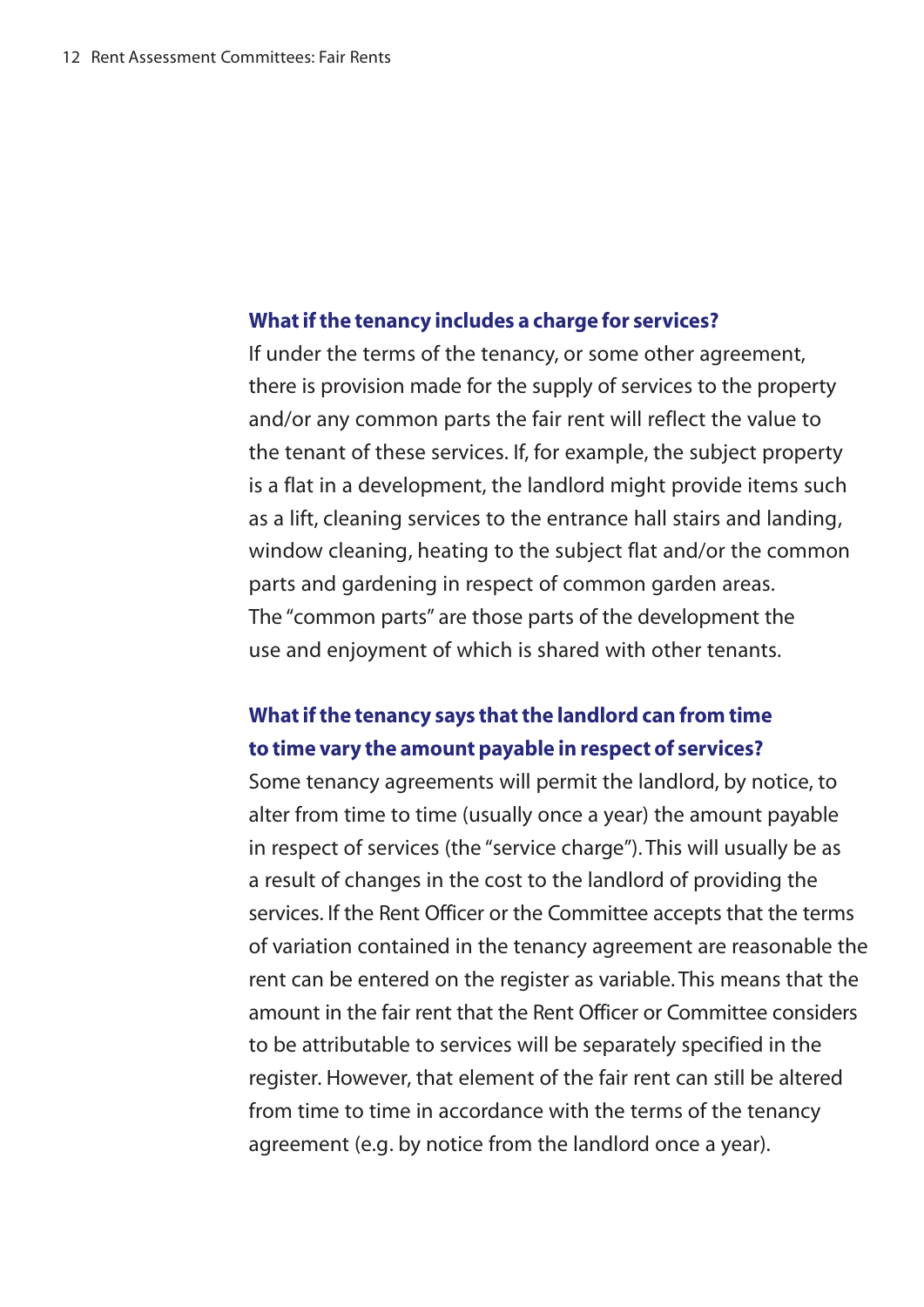#### **Does the registered rent include 'Supporting People' charges?**

Some tenancies provide for payment of 'supporting people' charges in respect of certain personal services provided to the tenant. Such support charges are normally payable in addition to the rent and any service charge. However, when a rent assessment committee determines a fair rent it may decide that some or all of the support charge provided for by the tenancy agreement is in law a payment for services that more properly fall within the service charge. If that is the case the amount payable for that service or services, after the effective date of registration, will be included in the service charge determined by the Committee.

### **How will the RAC apply section 70?**

The Court of Appeal has held that section 70 provides that a fair rent is the notional market rent for the subiect property less what is often referred to as the "scarcity element" (if any). This "element" is dealt with below. The notional market rent is the rent that the landlord would be likely to obtain for the property, if it were let, at the date of the decision, on the same terms and conditions as at present.

This figure is usually derived from evidence of market rental levels in the area for similar properties ("comparables") that are let on tenancies not governed by the fair rent regime of the Rent Act 1977. Those tenancies will usually be assured or assured shorthold tenancies that are governed instead by the Housing Act 1988.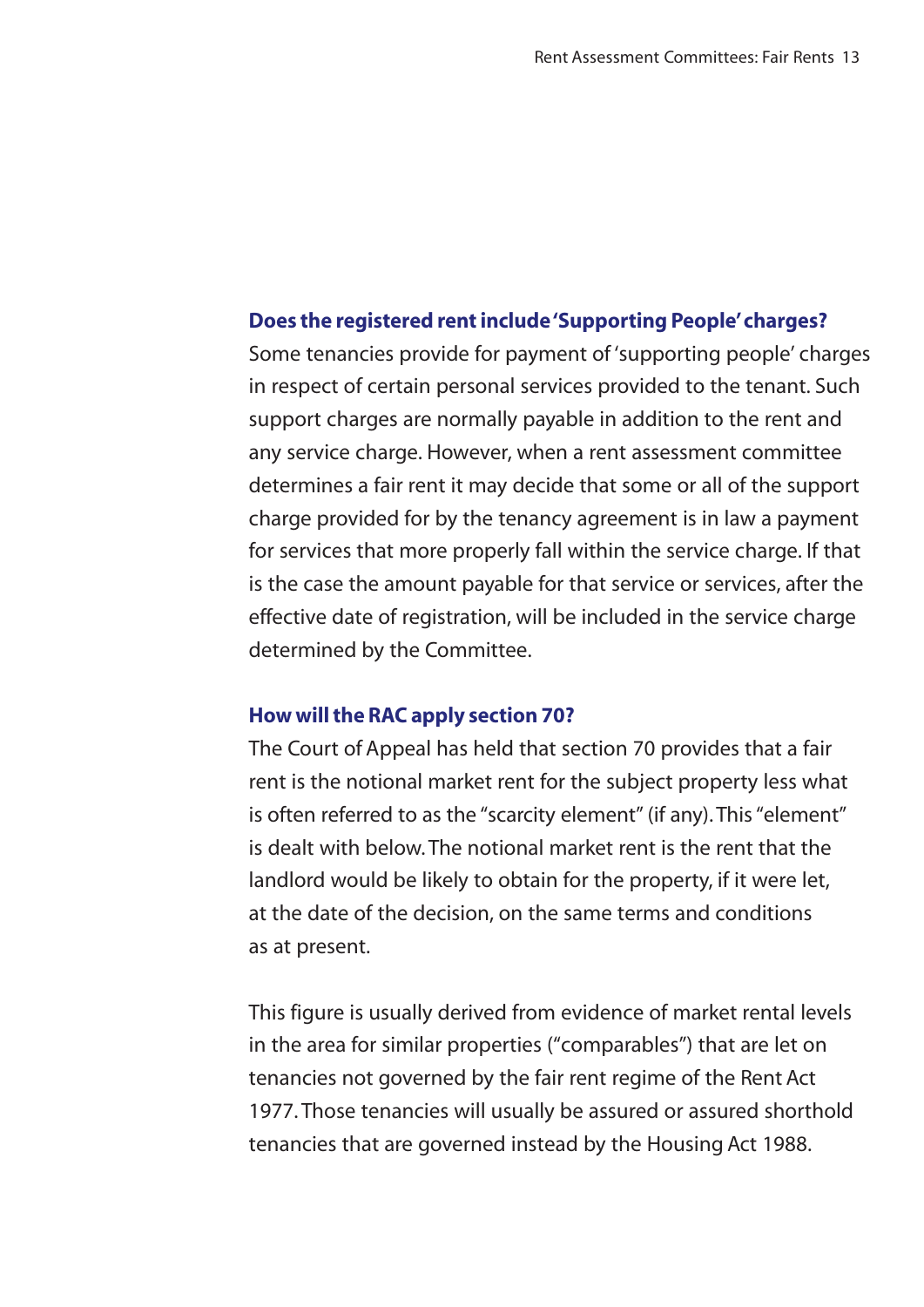That figure will be adjusted to reflect any relevant differences between those properties and the subject property. For example, the comparable lettings might be fully or partly furnished and the properties might have been modernised by the landlord. It follows that if the subject property is unmodernised by the landlord and let unfurnished, it is likely that the hypothetical market rent starting point will therefore be lower than that derived from the "comparable" properties. Another possible difference is the terms of the tenancy.

The Committee will also consider whether the notional market rent is to be adjusted to reflect any tenant's improvements that have been made to the subiect property (other than those required by the tenancy agreement). These are to be disregarded. In other words the Committee must ignore any effect that the improvements would otherwise have on the rental value of the property. This is to prevent the landlord from benefiting from the improvements by way of a higher rent where those improvements have increased the rental value of the property. By contrast any disrepair or defect that is attributable to a failure by the tenant (or a previous tenant under the tenancy) to comply with the terms of the tenancy is to be disregarded. That is the property will be valued as if such disrepair or defect did not exist and the landlord will not be penalised by any consequent decrease in the rental value of the property.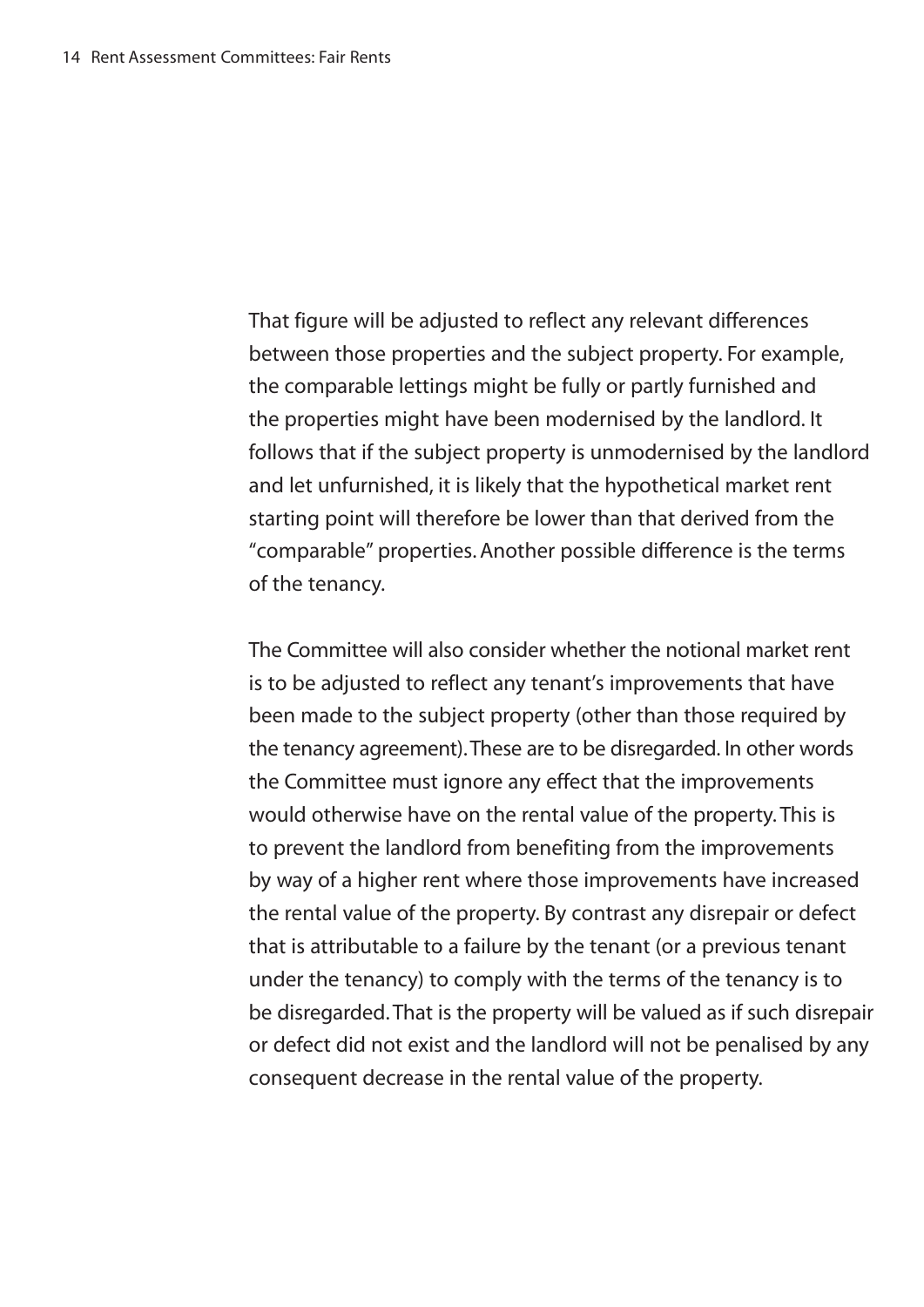Finally, the Committee will consider the "scarcity element" (see above). This is applicable where the Committee considers that the following conditions are satisfied:

- A. that the number of people seeking to become tenants of similar dwelling-houses in the locality, on the same terms  $-$  other than the rent  $-$  as that of the tenancy of the subject property, substantially exceeds the number of such dwellinghouses available for letting and
- B. that the shortage has pushed the comparable market rental values above what they would otherwise have been.

If these conditions are satisfied the notional market rental figure for the subject property will therefore be further adjusted to remove that "scarcity element".

The final figure obtained at the end of the exercise described above will be the fair rent subiect to the rent capping rules. where applicable, as explained below.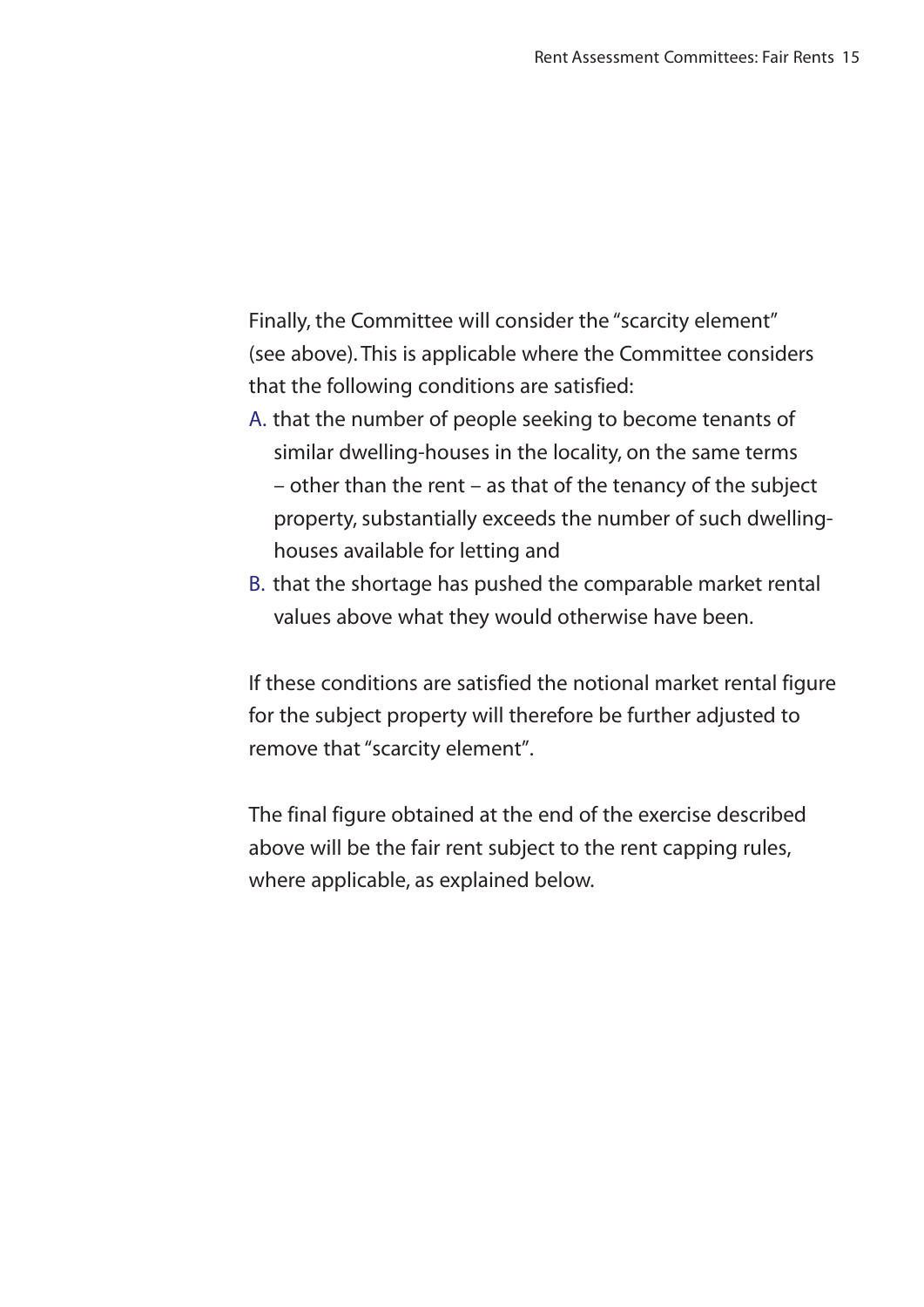# **What if the tenant has acquired a share in the ownership of the property?**

In a case where the tenant has acquired a share in the ownership of the property the fair rent will be discounted to reflect the fact that the tenant has paid a capital sum for part of the equity in the property. The tenant will therefore only pay rent in respect of the landlord's share The calculation of the fair rent will also allow for the fact that the tenant will have a full repairing liability for the property.

# **Is there a limit on the figure that can be registered as the fair rent?**

There is no limit if there was no existing registered rent on the date when the application was made to the Rent Officer. In these circumstances therefore the rent determined by the Committee, as outlined above, will be the fair rent. This could be the same as that determined by the Rent Officer or it could be higher or lower than that amount. The Rent Officer will therefore record in the register either that the rent has been confirmed by the RAC or, as the case may be, register the new rent determined by the RAC.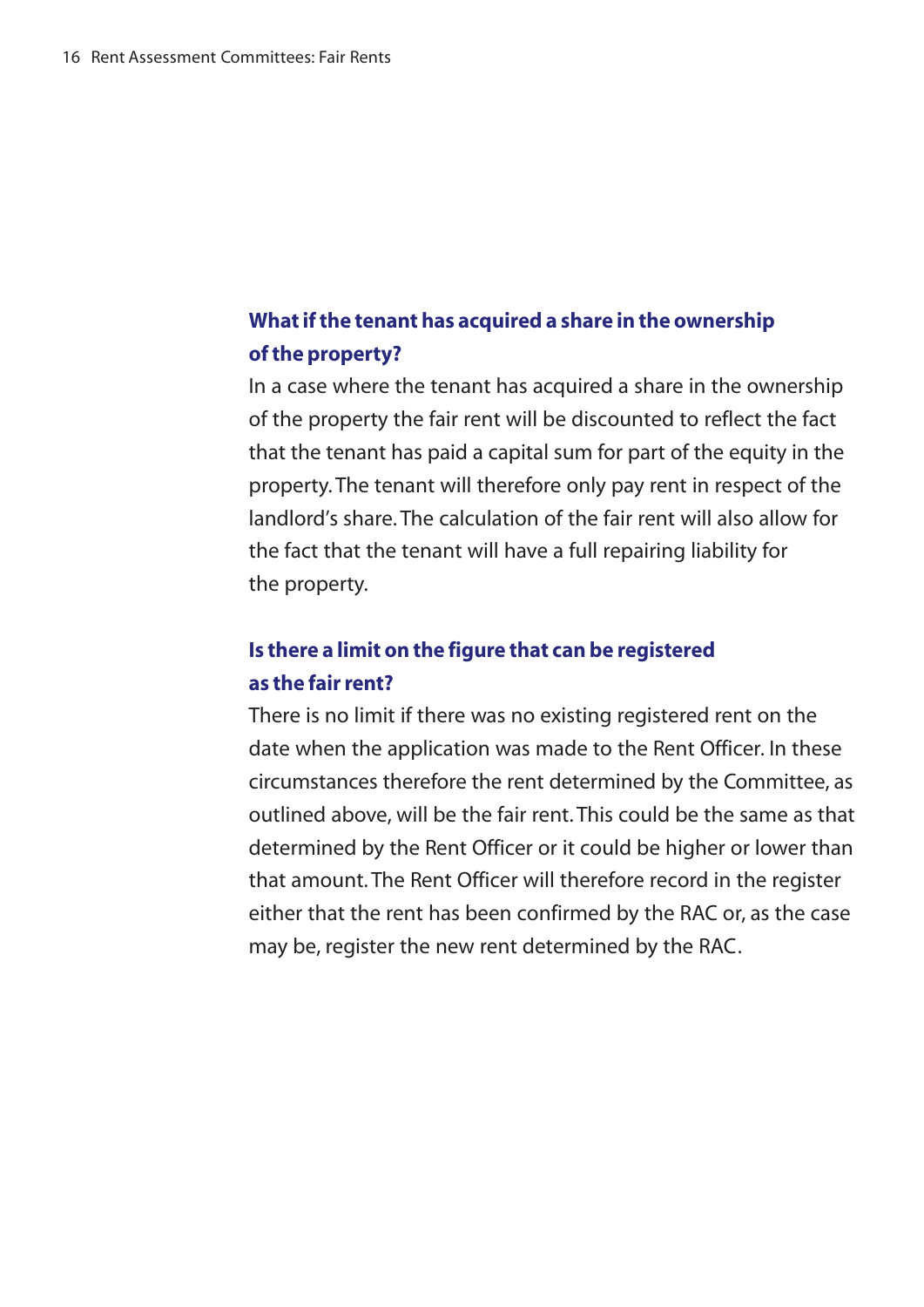# **But what if there was an existing registered fair rent before the application to the Rent Officer was made?**

If this is the case it is important to note that, where a fair rent is already registered and an application for a new fair rent to be determined by the Rent Officer is made on or after 1 February 1999, there is a limit on the amount that can be registered as the fair rent by the Rent Officer or Committee. This limit is sometimes referred to as the rent cap or the capped rent. It follows that if the fair rent that the Committee would otherwise have determined  $\sin$  accordance with the law outlined above) is above the capped rent only the lower capped figure can be registered as the fair rent.

### **How is the capped rent calculated?**

The capped rent is calculated in accordance with a formula set out in the Rent Acts (Maximum Fair Rent) Order 1999. It is arrived at by increasing the amount of the existing registered rent by the percentage change in the retail price index since the date of that earlier registration and then adding a further 7.5% or 5%. The 7.5% addition will apply in respect of the first application for re-registration of a fair rent since 1 February 1999 and the 5% addition will apply in the case of all subsequent applications.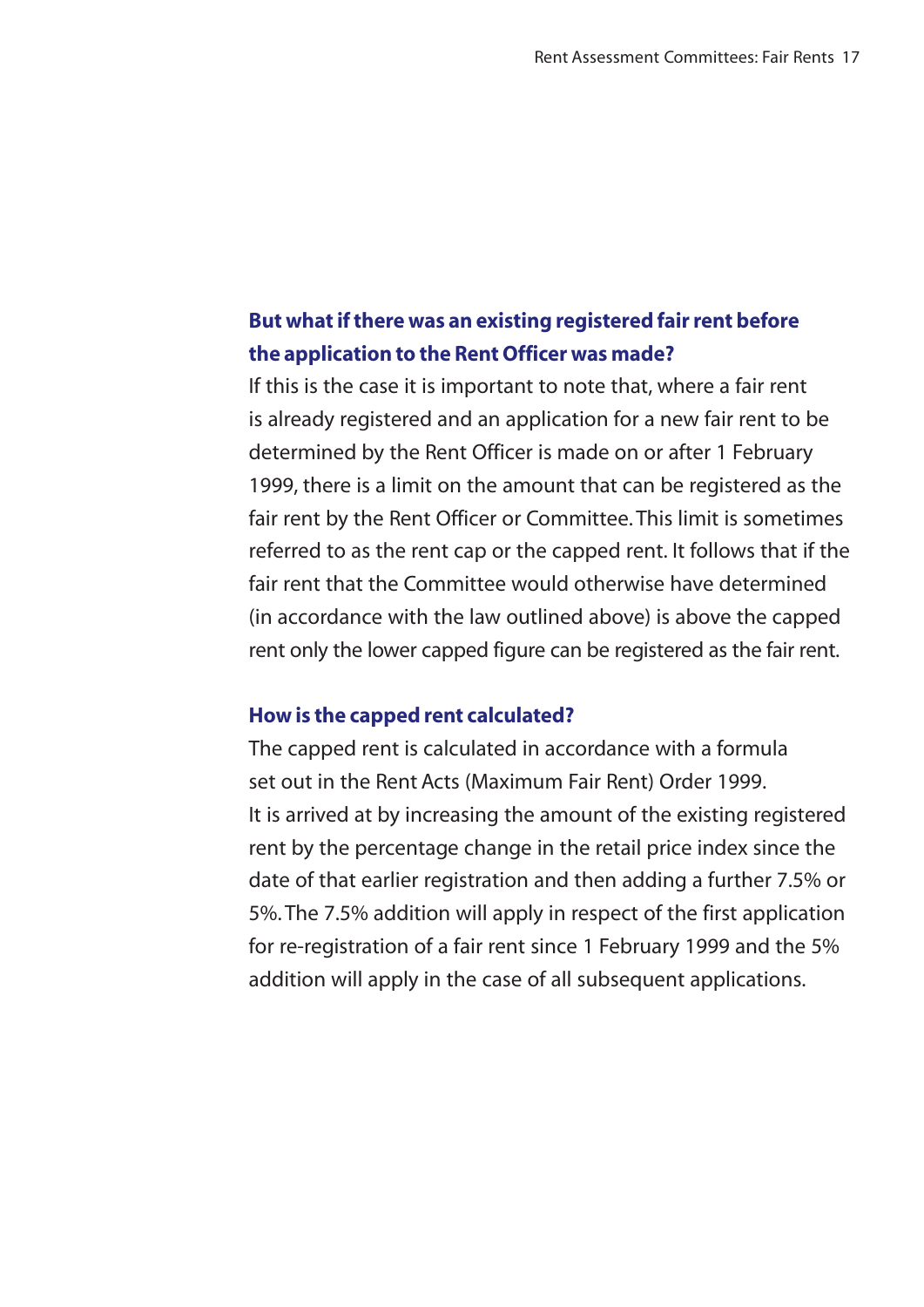For the purpose of this exercise, where there is a variable service charge, the existing registered rent starting point will be that rent less the service charge. When the rent capping formula has been applied to that sum, as described above, the variable service charge determined by the Committee will be added to the resulting figure to produce the capped rent.

It follows that in all cases where the capping rule applies the Committee will first decide what the fair rent would be irrespective of the statutory limit. It will then calculate the capped rent. If the former figure is above the latter, the capped rent will be registered as the fair rent. The same will obviously apply if the former figure is the same as the capped rent. If it is below the capped rent the lower figure will be registered and the cap will not apply.

## **Is there any exception to the rent-capping rule?**

Yes, where there has been a change in the condition of the property as a result of landlord's repairs or improvement to the property and/or any common parts whereby the rent determined exceeds the previous registered rent by at least 15%. Thus the Committee will work out what the new fair rent would be (a) with and (b) without the benefit of the repairs and/or improvements. If the difference between these two figures is at least 15% more than the previous registered rent the statutory rent cap will not apply and the uncapped amount will be registered.

If it is lower than 15% the capping rules will apply and provide an upper limit to the amount that can be registered as the fair rent.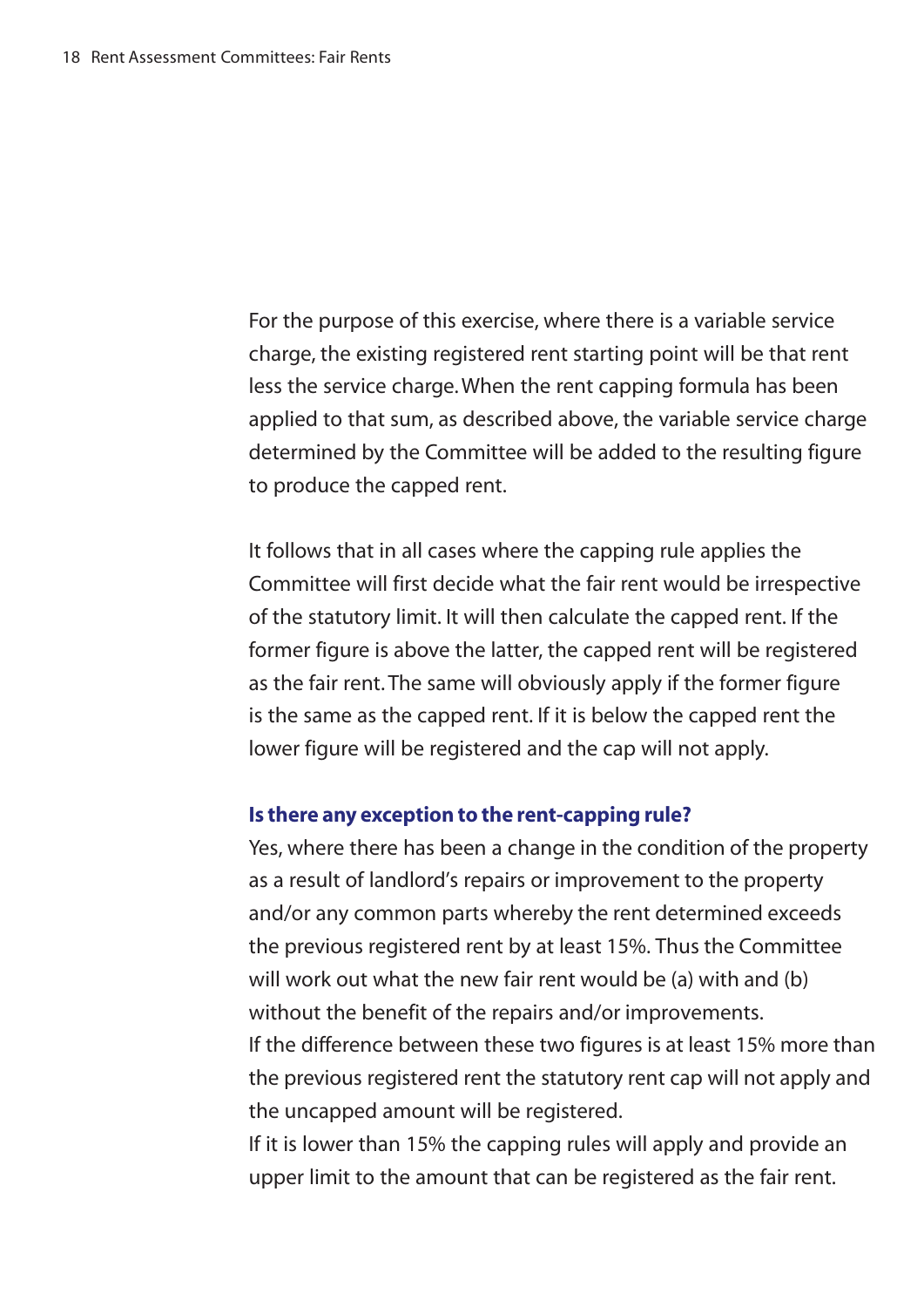# **What points should I make in my written representations or at a hearing?**

You should point out anything that you consider would have a bearing on the rent that can be fixed by the Committee according to the law outlined above. You can of course comment on anything that the other party has written or has said at any hearing. If you are the tenant and have made improvements to the property that you were not obliged to make by the terms of your tenancy it will help if you have receipts demonstrating the cost, although this not essential. If you are the landlord and have made repairs and/or improvements to the property it would also be helpful if you are able to produce receipts relating to the costs incurred.

It would be very helpful if you are able to produce evidence of recent lettings of similar properties in the area at market rents. These will usually be assured or assured shorthold tenancies. As much relevant detail as possible should be provided, if available. For example, the rent payable, the nature of the accommodation, its state of repair or improvement, whether it is furnished in whole or in part. If you are relying in particular on a specific property the Committee might make an external inspection of that property. Any evidence that you might be able to provide with regard to an abundance or shortage of similar properties available to let in the locality would also be helpful.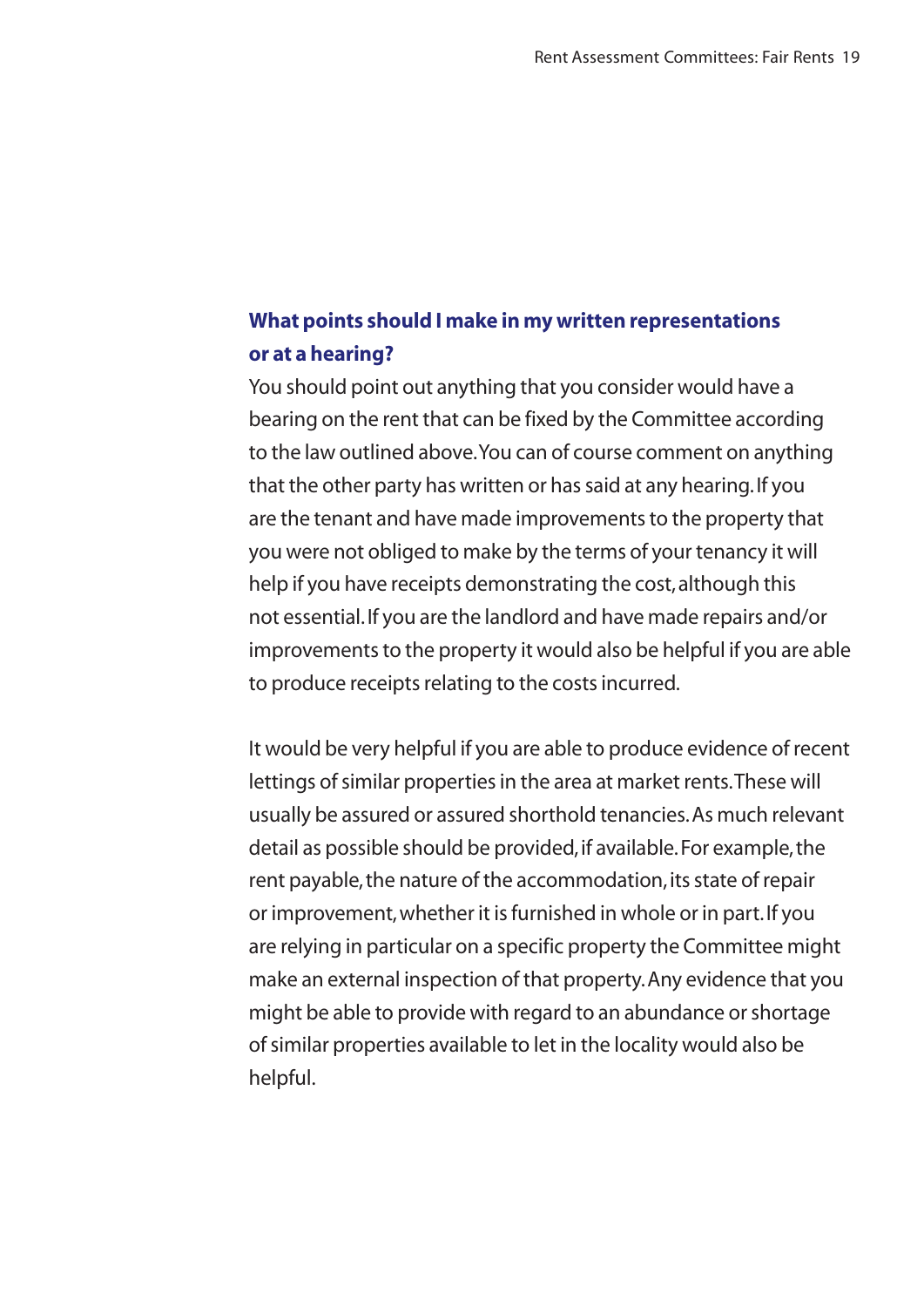# **Part Five** The decision and after

## When will the Committee make its decision?

Once the Committee is satisfied that it has all the necessary information it will decide whether the rent that was fixed by the Rent Officer should be confirmed or whether the registered fair rent should be lower or higher than that figure. This will often be on the day of the inspection/hearing. It is usual for the Committee to deal with several cases on the same day.

## How will I find out the Committee's decision?

The case officer will write to you and enclose the decision notice that tells you the fair rent determined by the Committee and explains any capping calculation. You will also be sent a copy of the written reasons for the Committee's decision. These reasons will be summary unless you have already asked for full reasons or the Committee considers it appropriate to issue full reasons. If summary you can within 21 days of receipt ask for full reasons. The Committee should issue these within 28 days of receipt of your reauest.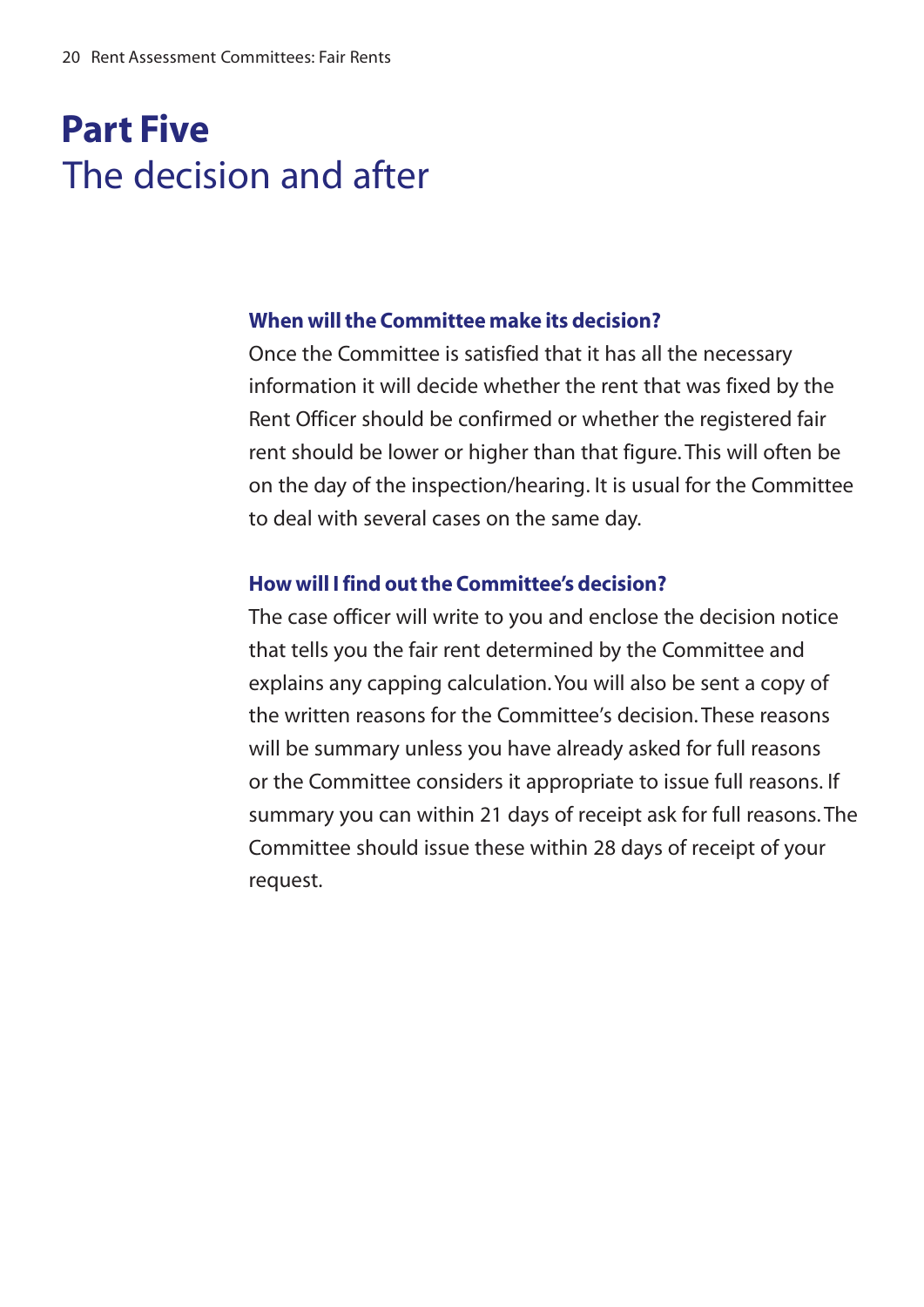# From what date will the amount fixed by the Committee be pavable?

The rent determined by the Committee will normally be effective from the date of the Committee's decision. Applications for a fresh registration by landlord or tenant can only be made subsequently at two vearly intervals, save in exceptional circumstances. (An example would be where in the meantime there has been a material change in the condition of the property as a result of improvements by the landlord).

#### Is there any appeal against the Committee's decision?

You can appeal to the High Court, under the Tribunals and Inquiries Act 1992, if you consider that the Committee has made a mistake of law. You must do so within 28 days of the receipt of full reasons for the decision or within such longer period as the High Court might permit. Alternatively, if yoou consider that there has been a breach of the rules of natural justice you could seek leave from the High Court to challenge the decision by way of a process known as "iudicial review". Such leave should ordinarily be sought as soon as possible and not later than three months from the above date. You should take legal advice if you consider that there might be arounds for High Court proceedings.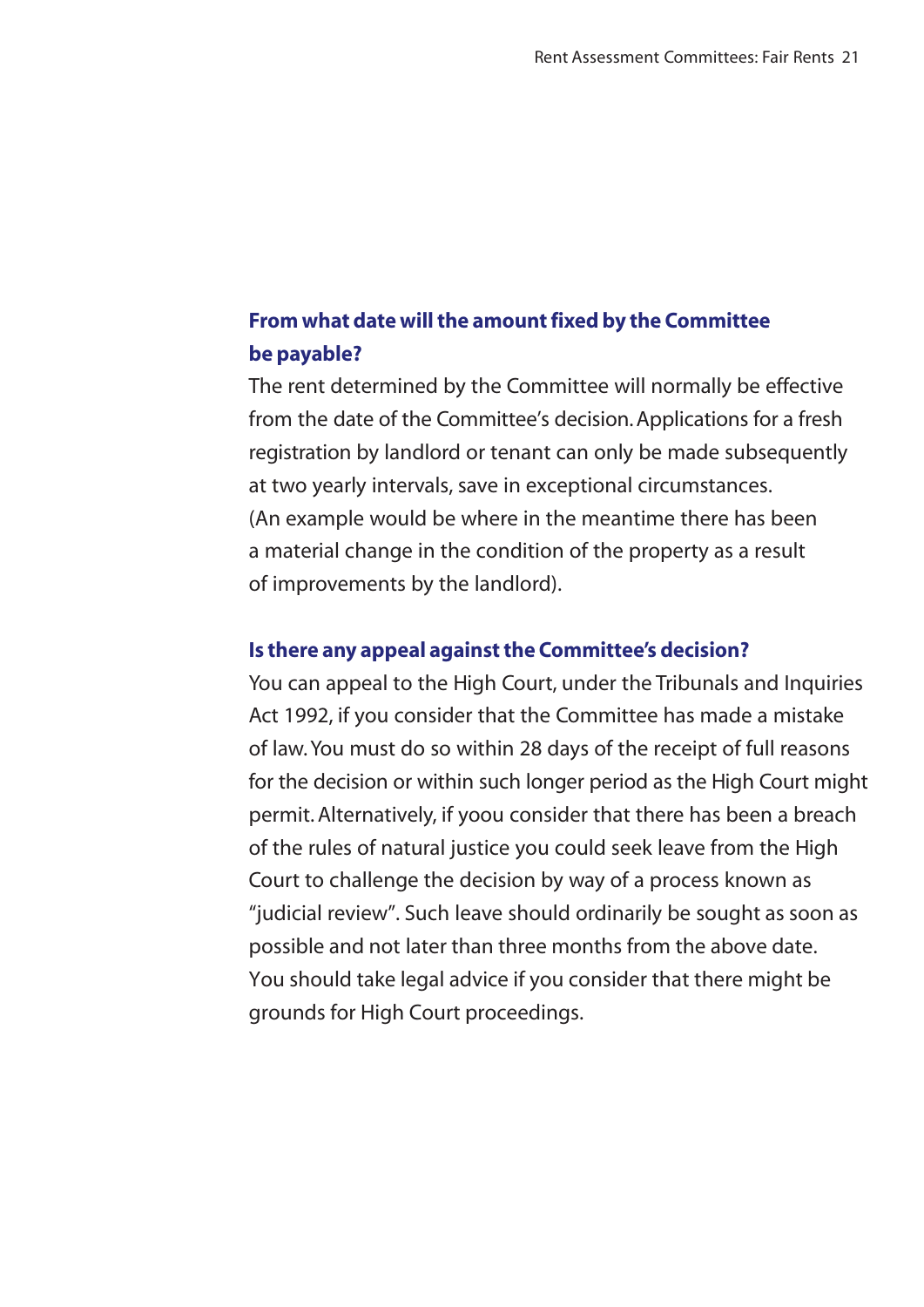# If I am unhappy with the handling of my case, to whom should I complain?

If you have a complaint about a committee member or members you should write to the Panel President. If you are unhappy with his or her response you can write to the Senior President, at the RPTS Corporate Unit, 3rd Floor, 10 Alfred Place, London WC1E 7LR. (Telephone 020 7446 7750). You will receive an acknowledgement within 2 working days of receipt of your complaint. A full reply will follow within 28 working days, or you will be advised of any delay. You are also entitled to ask your M.P. to ask the Parliamentary Ombudsman to investigate a complaint about maladministration.

#### Does the Human Rights Act apply to the RAC's proceedings?

Yes. Parties to an application are entitled to the benefit of the provisions of the Human Rights Act 1998. In effect, this entitles them to have their case determined in accordance with the European Convention on Human Rights, Of particular relevance is Article 6 of the Convention which provides that parties have the right to a fair hearing within a reasonable time and before an impartial tribunal. This includes their right to put their case and to question the case brought by the other party and to be given reasons for the decision of the RAC. Also relevant is Article 8, which provides that evervone has the right to respect for his private life. his home and his correspondence - any internal inspection of the property will only be undertaken with the consent of the occupier. In making their decisions, RACs are obliged to have regard to the rights embodied in the Convention and where possible to interpret legislation consistently with those rights.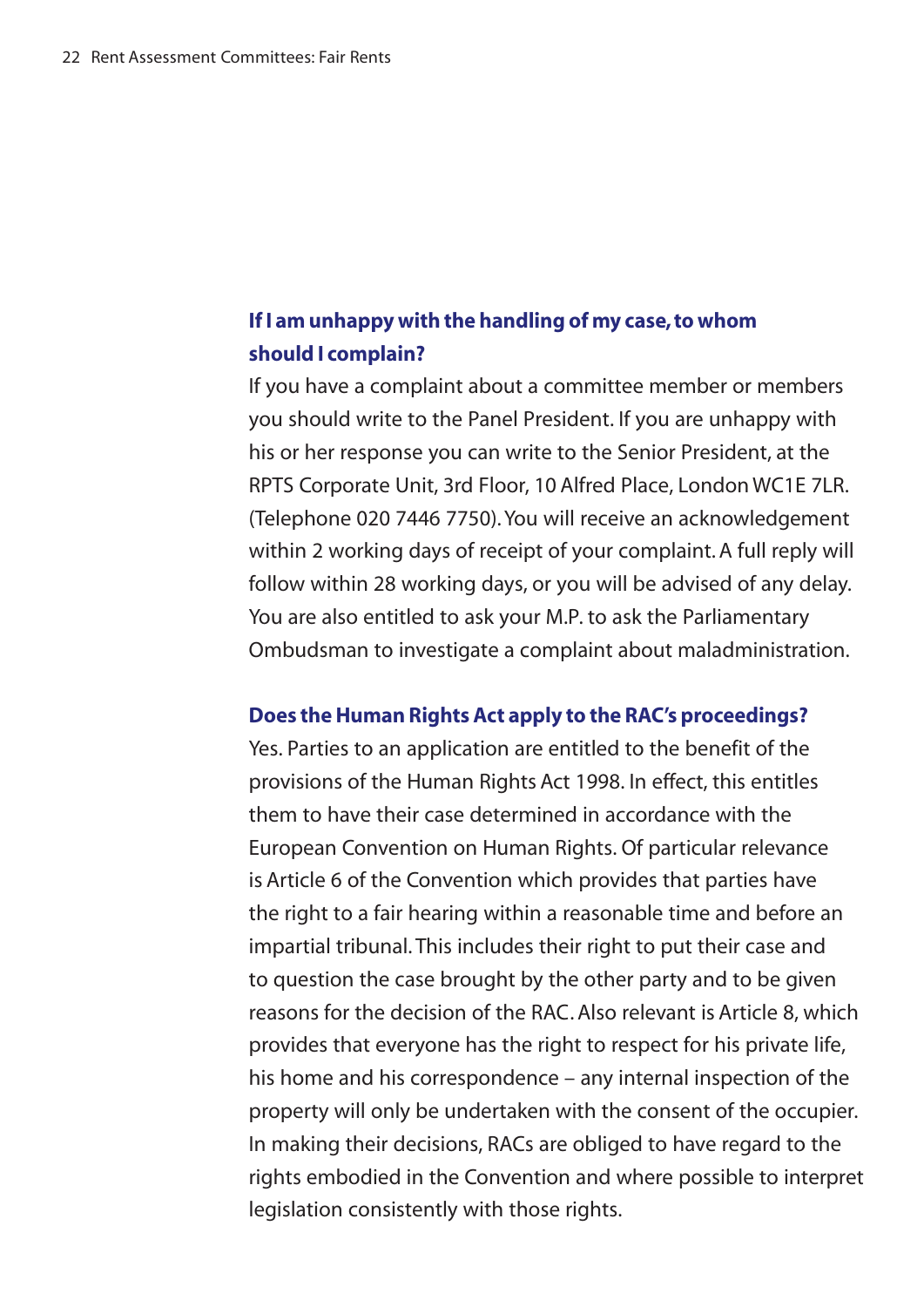# **Annex A Further reading**

Among the Government booklets available from the Department for Communities and Local Government (previously the Office of the Deputy Prime Minister), you may want to consult Regulated Tenancies (99 HC 0989) A full list of DCLG booklets and copies of each are available from:

DCLG Free Literature **PO Box No 236** Wetherby LS23 7NB Tel: 0870 1226236 Fax: 0870 1226237 Text phone: 0870 1207405 E-mail: odpm@twoten.press.net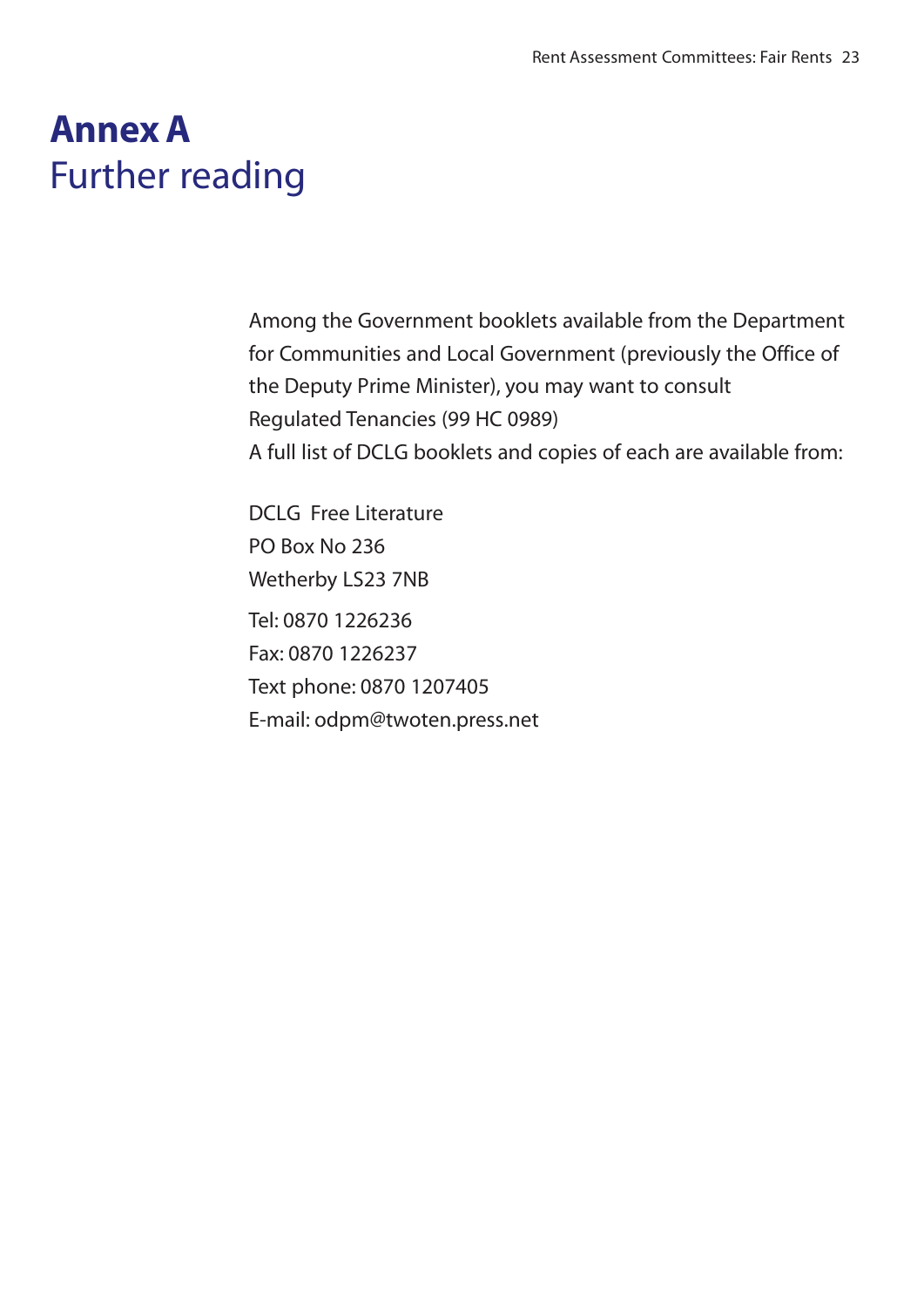# **Annex B RPTS** addresses

## **Northern Rent Assessment Panel**

President: Martin Davey Regional Manager: Beatrice Whipp 1st Floor, 5 New York Street Manchester M1 4JB Tel: 0845 1002614 0161 237 9491 Fax: 0161 237 3656

# **Midland Rent Assessment Panel**

President: Simon Duffy Regional Manager: Maureen McCabe 2nd floor Louisa House 92-93 Edward Street Birmingham B1 2RA Tel: 0845 1002615 0121 236 7837 Fax: 0121 236 9337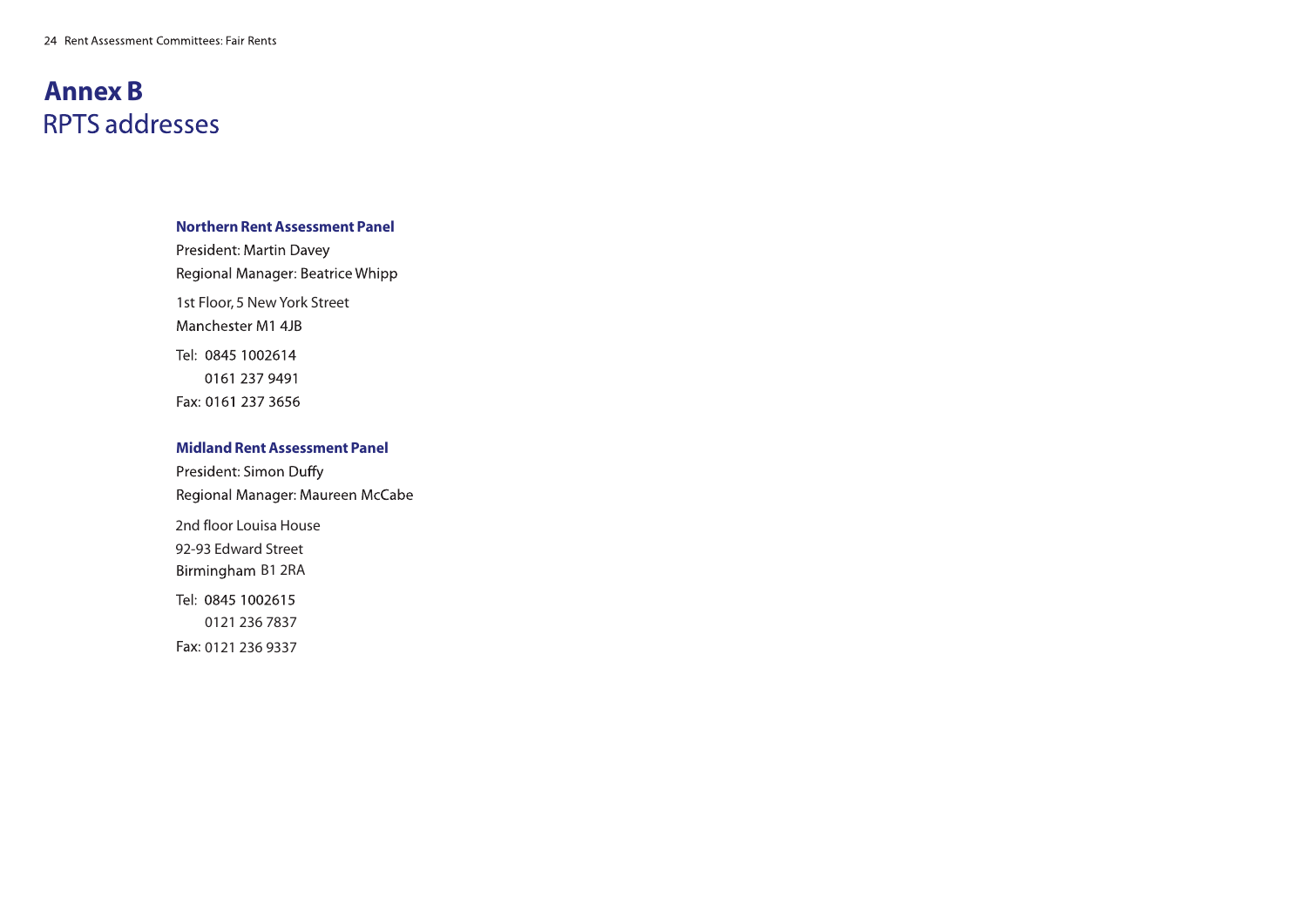## **Eastern Rent Assessment Panel**

President: Bruce Edgington Great Fastern House Tenison Road Cambridge CB1 2TR Tel: 0845 1002616 01223 505112 Fax: 01223 505116 Acting Regional Manager: Mark Allbut

# **London Rent Assessment Panel**

President: Siobhan McGrath Regional Manager: Donald Brown 1st Floor, 10 Alfred Place  $J$  ondon WC1E 7LR Tel: 020 7446 7700 Fax: 020 7637 1250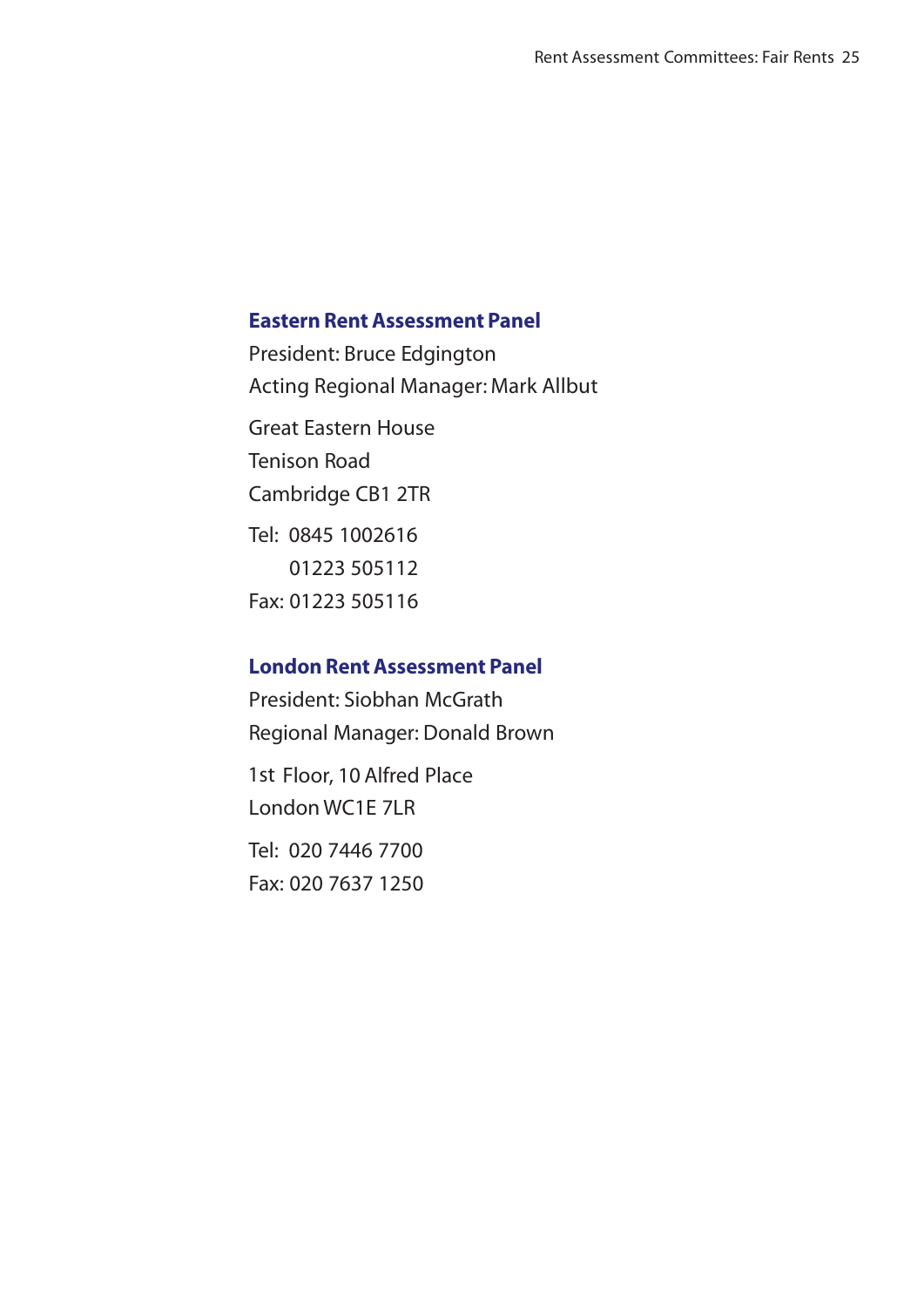## **Southern Rent Assessment Panel**

President: Robert Long 1st Floor, 1 Market Avenue Chichester PO19 1JU Tel: 0845 1002617 01243 779394 Fax: 01243 779389 Acting Regional Manager: Jim May

# **Corporate Unit**

Senior President: Siobhan McGrath Chief Executive: Michael Ross 3rd Floor, 10 Alfred Place London WC1E 7LR Tel: 020 7446 7750 Fax: 020 7580 5684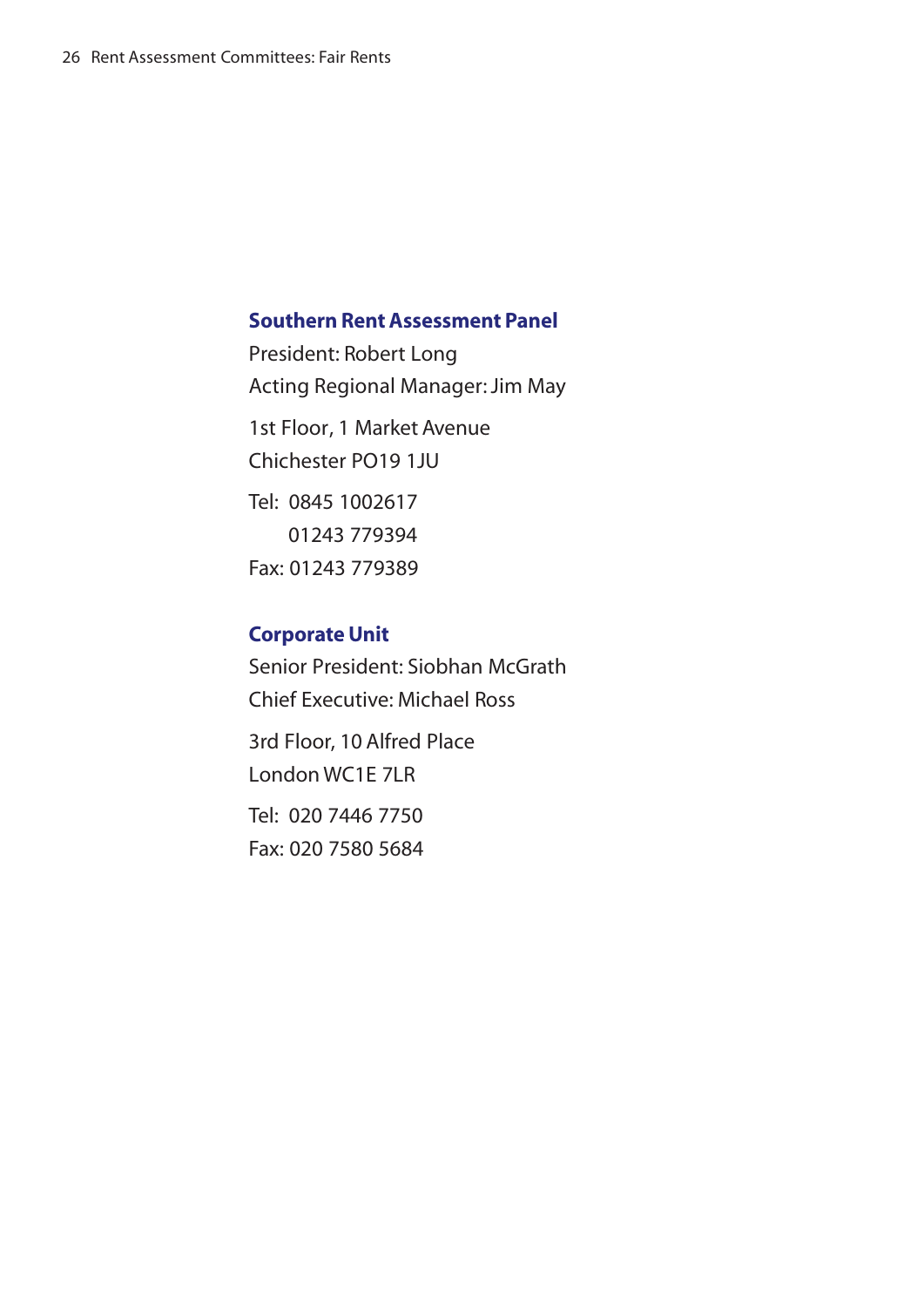# **RPTS national helpline: 0845 600 3178 RPTS website: www.rpts.gov.uk**

# **Disclaimer**

The contents of this publication are correct at the time of going to press. Please refer to the RPTS website for the current version.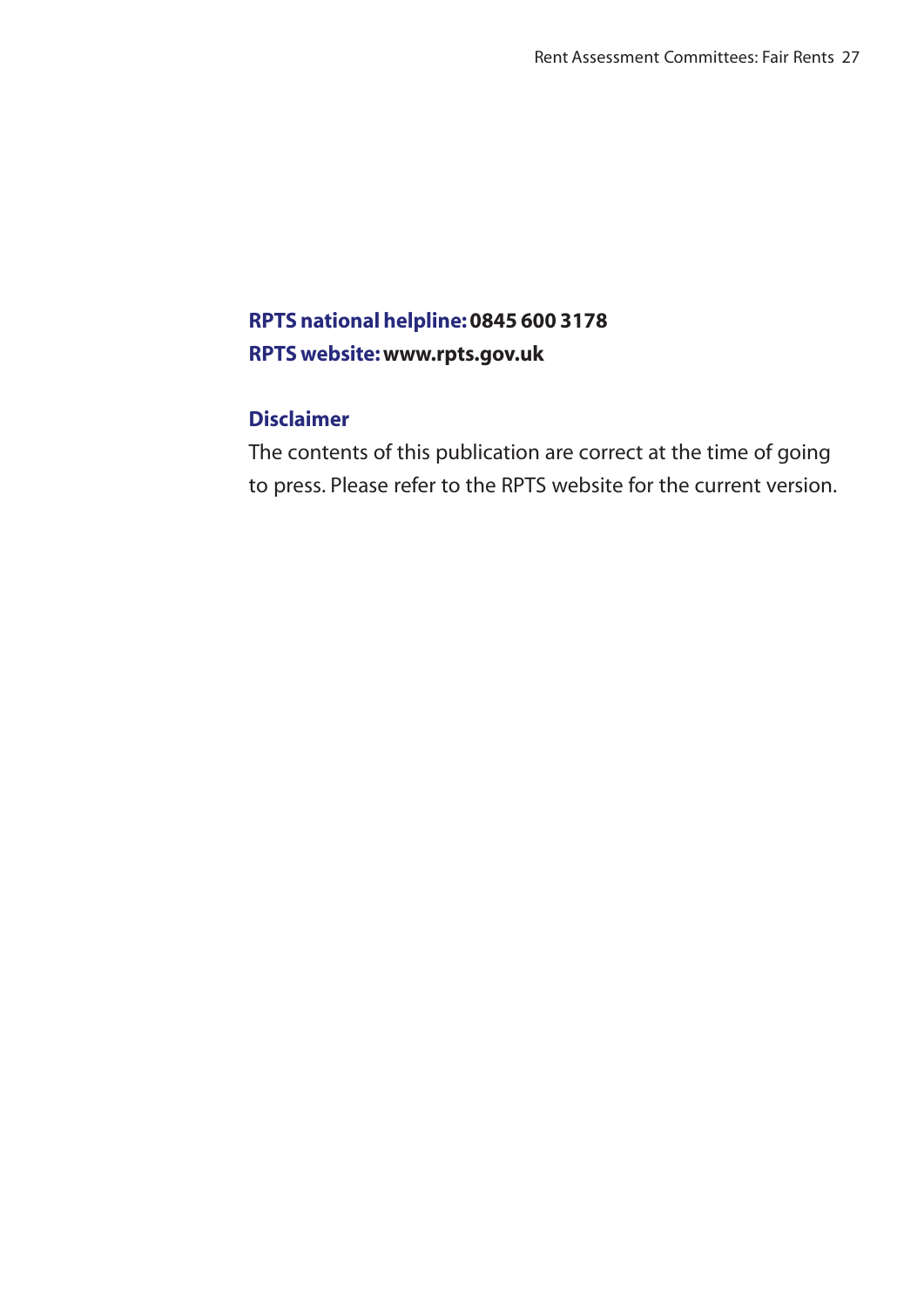# **RPTS Booklets/Leaflets**

| Code          | Description                                                                                                                                                                                                                          |
|---------------|--------------------------------------------------------------------------------------------------------------------------------------------------------------------------------------------------------------------------------------|
| <b>LVTL</b>   | Are you a Landlord, Tenant or Lessee? Can the Leasehold<br>Valuation Tribunal help you to resolve problems?                                                                                                                          |
| <b>GNL/10</b> | Are you a Landlord, Tenant or Leaseholder? Can the Residential<br>Property Tribunal Service help you? It helps thousands every year.                                                                                                 |
| LE/4          | Leasehold Enfranchisement                                                                                                                                                                                                            |
| LVTB/3        | Leasehold Valuation Tribunal (LVT): Service Charges,<br>Dispensation with Charge Consultation, Administration Charges,<br>Variation of Leases, Right to Manage, Appointment of Manager,<br>Landlord's choice of insurer, Forfeiture. |
| <b>FR/1</b>   | Rent Assessment Committees: Fair Rents<br>Guidance on procedure                                                                                                                                                                      |
| MR/2          | Rent Assessment Committees: Market Rents Guidance on<br>procedure                                                                                                                                                                    |
| TA/5          | <b>Tenants Associations</b>                                                                                                                                                                                                          |
| HHSRS/9       | Housing Act 2004: Housing Health & Safety Rating System<br>Application and Appeals relating to Improvement Notices,<br>Prohibition Orders, Demolition Orders, Emergency Measures<br>(Unfit Properties)                               |
| EDMO/8        | Housing Act 2004: Applications and Appeals in Respect of Empty<br>Dwelling Management Orders under the Housing Act 2004                                                                                                              |
| <b>UWS/6</b>  | Unhappy with our service? Here's what we'll do                                                                                                                                                                                       |
| <b>EOP</b>    | <b>Equal Opportunities Policy</b>                                                                                                                                                                                                    |
| AR            | <b>Annual Report</b>                                                                                                                                                                                                                 |
| <b>DW</b>     | Document Wallet                                                                                                                                                                                                                      |
| RTB/7         | Residential Property Tribunals: Determinations by Residential<br>Property Tribunals as to whether a dwelling-house is particularly<br>suitable for occupation by elderly persons.                                                    |
| <b>CP</b>     | Corporate Plan                                                                                                                                                                                                                       |
| <b>RPTS</b>   | Property Matters: An introduction to RPTS. What to expect at a<br>Rent Assessment Committee or Leasehold Valuation Tribunal<br>(Video/DVD)                                                                                           |
|               | HMOs/11 Housing Act 2004: Application and appeals relating to Licensing<br>of houses in multiple occupation (HMOs) Selective licensing of<br>other residential accommodation                                                         |
| <b>MOs/12</b> | Application and appeals relating to interim and final<br>Management Orders (MOs) under the Housing Act 2004                                                                                                                          |
| Order         | Yoro Edmond                                                                                                                                                                                                                          |
| <b>From</b>   | RPTS,<br>10 Alfred Place,<br>London WC1E 7LR<br>Tel: 020 7446 7757<br>Fax: 020 7580 5684 or 020 7637 1250<br>Email: yoro.edmond@odpm.gsi.gov.uk                                                                                      |